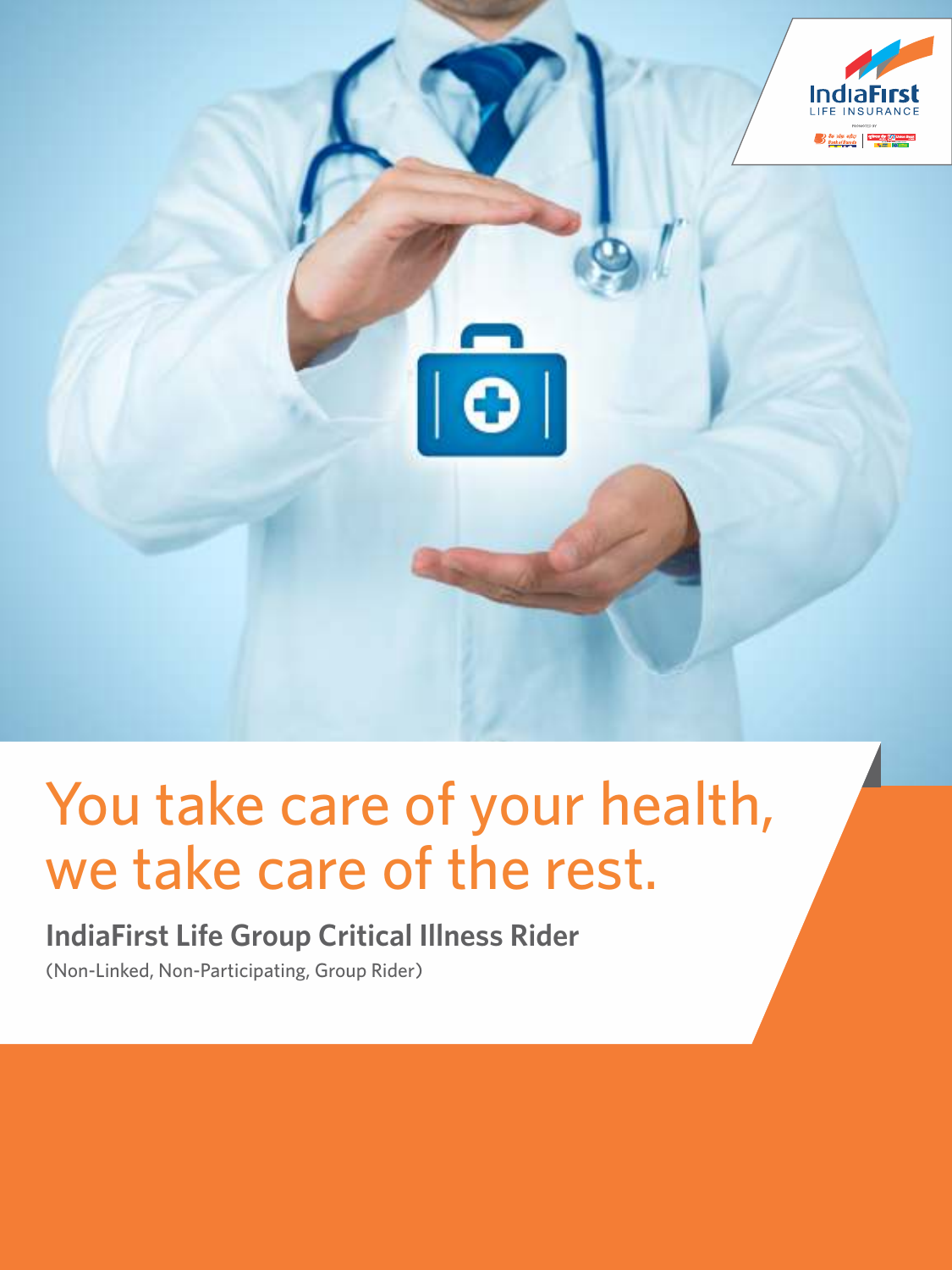# **Before You Start Reading**

#### **Important Note**

IndiaFirst Life Group Critical Illness Rider is referred to as the Policy throughout the brochure.

#### **How Will This Brochure Help You?**

This brochure gives you details of how the policy works throughout its lifetime. It's an important document to refer to.

#### **To Help Your Understanding**

We've done our best to explain everything as simply as possible; however, you're likely to come across some terms you're unfamiliar with, where possible, we've explained these.

We have used plain language that's easy to understand and believe this brochure is a good place to start when planning your future under this insurance policy.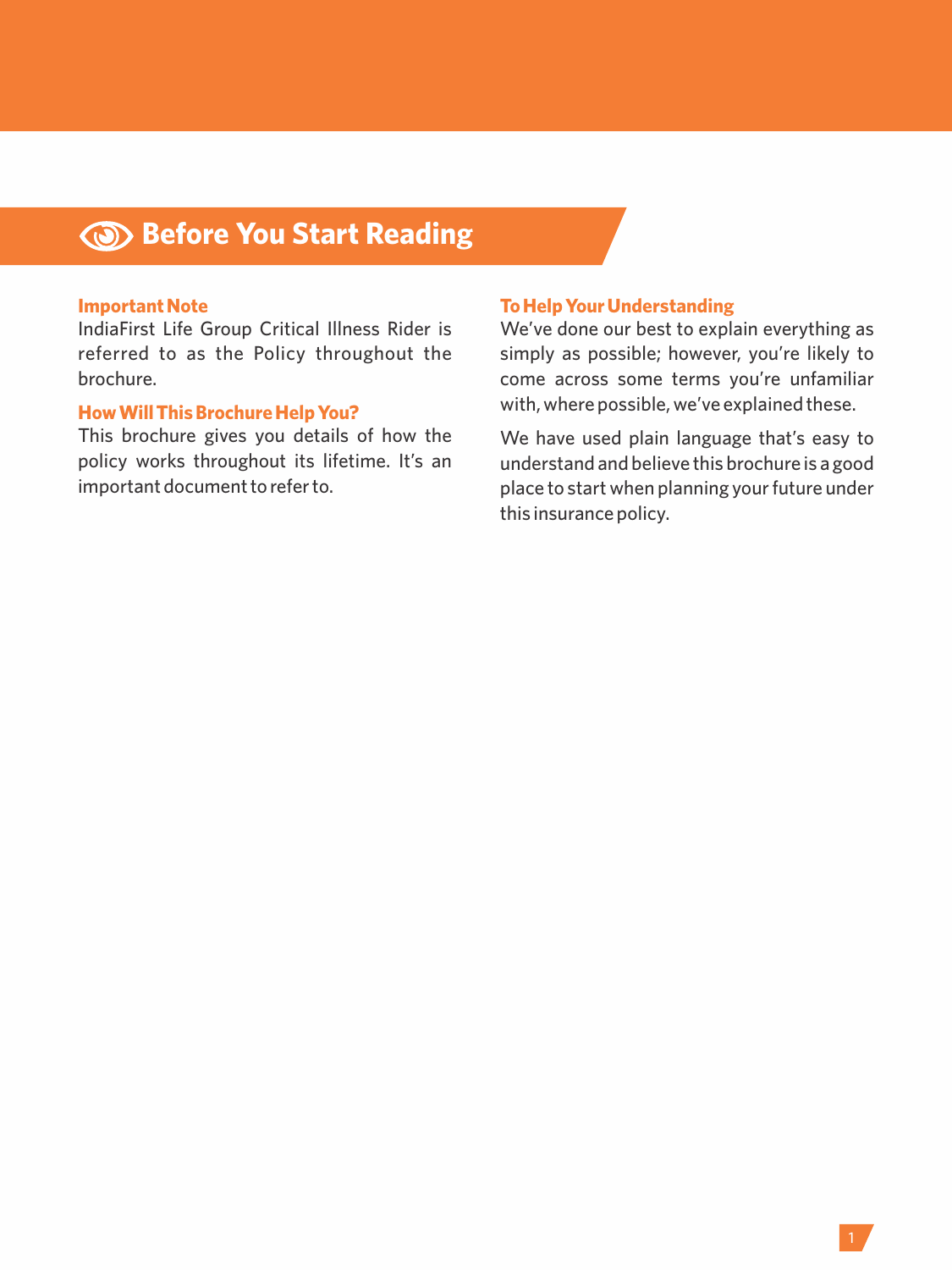# **Introduction**

We live our lives in the pursuit of happiness where our happiness is a derivative of the wellbeing of our group members. Be it our own family or the members of our business family, rewarding them with extensive financial security in an uncertain world, is the best way to appreciate and encourage their invaluable contribution.

Health is a concern for all of us. Illnesses always come unexpectedly and adversely affect our life and financial situation. The financial burden of getting treated for any major illness, can be debilitating. To ensure that every member of the group remains financially secure even in case of unfortunate absence from work, we need a comprehensive Critical Illness Protection cover to take care of medical and other incidental expenses, while the member concentrates on getting better.

IndiaFirst Life, as a resounding testament to its commitment to provide economical insurance coverage against such illnesses, presents to you, IndiaFirst Life Group Critical Illness Rider.

#### **Key Features**

- Flexibility to choose from 3 benefit options
- **Enhance risk coverage of the base policy at an** affordable price
- Financial protection of the Member and their family against Critical Illness
- $\blacksquare$  Tax\* benefit may be available on the premiums paid and benefits received as per prevailing tax\* laws.

# **1. What is IndiaFirst Life Group Critical Illness Rider?**

IndiaFirst Life Group Critical Illness Rider is a nonlinked, non-participating group rider which may be attached to one-year renewable group products or other long term group products, designed to enhance financial security for your members in case of diagnosis of any of the covered Critical Illness.

# **2. What is the rider term and the premium payment term in the rider?**

The rider term as well as the premium payment term will be same as that of the base plan, subject to a maximum of 5 years.

# **3. What are the premium paying modes available in the rider?**

Premium paying mode depends upon the option selected in the base plan. Minimum premium would be as per the minimum rider sum insured.

The maximum total Rider Premium (which is inclusive of rider extra premium) shall, in no case, exceed 100% of premiums (including extra premium, if any) payable under the base policy

# **4. What is the eligibility criteria in the rider?**

- The minimum age at entry is 18 years.
- The maximum age at entry/ maturity depends upon the base plan as per tables given below:

| Group<br>Critical<br>Illness<br>Rider                  | When attached to<br>One-year renewable<br><b>Group Products</b> |                              | When attached<br>to Long Term<br>Group Products |
|--------------------------------------------------------|-----------------------------------------------------------------|------------------------------|-------------------------------------------------|
| Maximum<br>age at<br>entry                             | 65 years                                                        |                              | 69 years                                        |
| Maximum<br>age at<br>maturity                          | 66 years                                                        |                              | 74 years                                        |
| Minimum Sum Insured<br>(Rs.)                           |                                                                 | Maximum Sum Insured<br>(Rs.) |                                                 |
| As per base plan or<br>Rs. 5,000 whichever is<br>lower |                                                                 |                              | 50,00,000                                       |

Rider Sum Insured is limited to a maximum of 100% of Base Life cover at inception of cover

# **5. What is the sum insured in this rider?**

The sum insured in the policy will be as decided by you or your member as required. However, the minimum sum insured would be the base plan's minimum sum insured or Rs. 5000, whichever is lower.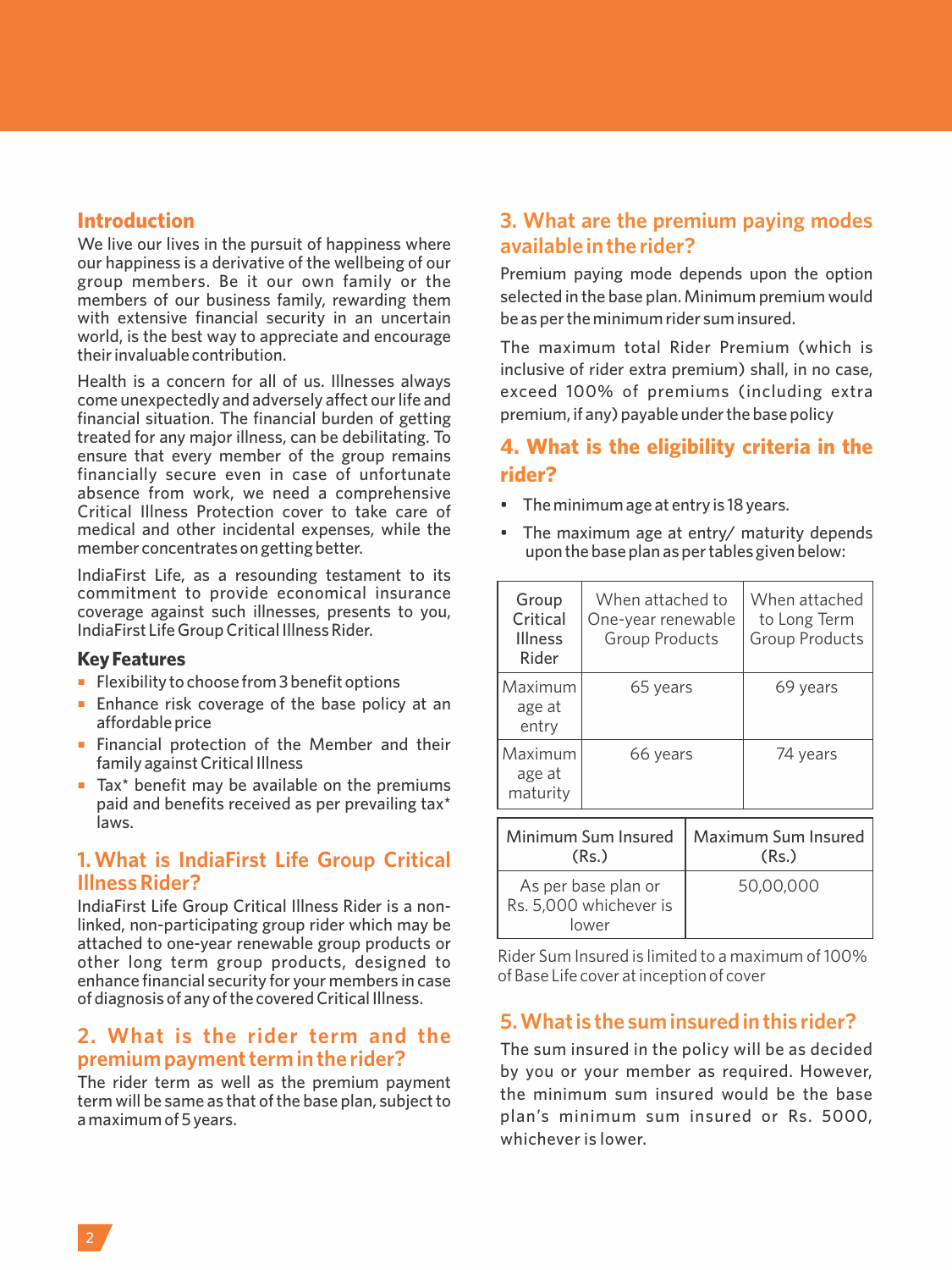# **6. What are the various benefit options available under this rider?**

There are 3 benefit options, as mentioned below:

- 1. Critical Illness (CI) Benefit with 40 conditions
- 2. Critical Illness (CI) Benefit with 20 conditions
- 3. Critical Illness (CI) Benefit with 5 conditions

Master policyholder/member can choose any one of the above benefit options at inception of cover commencement.

# **7. What are the benefits available under this rider?**

This rider provides a lump sum benefit equal to rider Sum Insured if the member is diagnosed with any one of the covered critical illnesses during the term of the rider. The rider terminates once the full amount is paid to the member.

Note: For transgender lives, if any, male rates will be applicable

There will be a waiting period of 90 days from policy or membership inception or from any subsequent reinstatement.

There will be a survival period of 28 days applicable between the diagnosis of a critical illness and eligibility for critical illness benefit payment.

# **8.Whatarethenon-forfeitureconditions?**

If the base policy lapses, then rider benefit will cease. The rider benefit will terminate upon the happening of the first of the following events:

- On the date of receipt of free-look cancelation request by member/Master Policyholder
- On payment of rider Sum Assured against a valid claim
- Once a claim is repudiated for a particular Critical Illness (CI) due to material non-disclosure, then the rider policy will be null and void. However, if a CI claim is rejected due to any other terms & conditions, then the CI rider will continue for any of the remaining Critical Illnesses
- On non-payment of due Limited/ Regular premium for base policy/ rider, within the grace period as applicable
- On the expiry of the Revival Period for Member
- On the expiry of rider term for Member/Master Policyholder
- On the maturity of the base policy or the date on which the base policy is surrendered or terminated by Member/Master Policyholder
- On the expiry of Policy Term of the base policy. At the time of rider attachment to the base policy, rider cover term/Premium Payment Term would

be aligned to the outstanding term/Premium Payment Term of the base policy

- On receipt of written request for cancelation/surrender of this rider, effective from the next Rider Premium due date, provided no surrender/termination value has been paid
- On cancelation/termination of this rider on grounds of misrepresentation, fraud or nondisclosure by Member/Master Policyholder as per section 45 of Insurance Act (1938) as amended from time to time

# **9. What do you receive at the end of the rider term?**

This is a pure protection policy. There is no maturity benefit payable under this rider.

#### **10.Whatarethetax\*benefitsinthisrider?**

Tax\* benefits may be available on premiums paid and benefits receivable as per prevailing Income Tax\* Laws. These are subject to change from time to time as per the Government Tax\* laws. Please consult your tax consultant before investing.

#### **11. Can I surrender this rider?**

Yes, you have the flexibility to surrender this rider anytime during the rider term.

There is no surrender / termination value under regular premium option or under Yearly Renewable option there is no surrender value.

Surrender value is applicable for Single Premium option and termination value is applicable for Limited Premium option.

The surrender / termination value under Long Term Group option is calculated as -

• Single Premium: Surrender value is acquired immediately.

The surrender value for Single Premium in respect of an individual member or master policy holder will be calculated as below:

50% X Single Premium X { 1 – M / P }

Where  $M =$  Elapsed months since inception  $\&$  $P = Cover term in months$ 

• Limited Premium: Termination/Surrender value is acquired immediately.

The termination/surrender value for Limited Premium in respect of an individual member will be calculated as below:

50% X Premiums Paid X { 1 – M / P }X ( Premiums Paid/ Total Premiums payable under the rider

Where  $M =$  Elapsed months since inception  $\& P =$ Cover term in months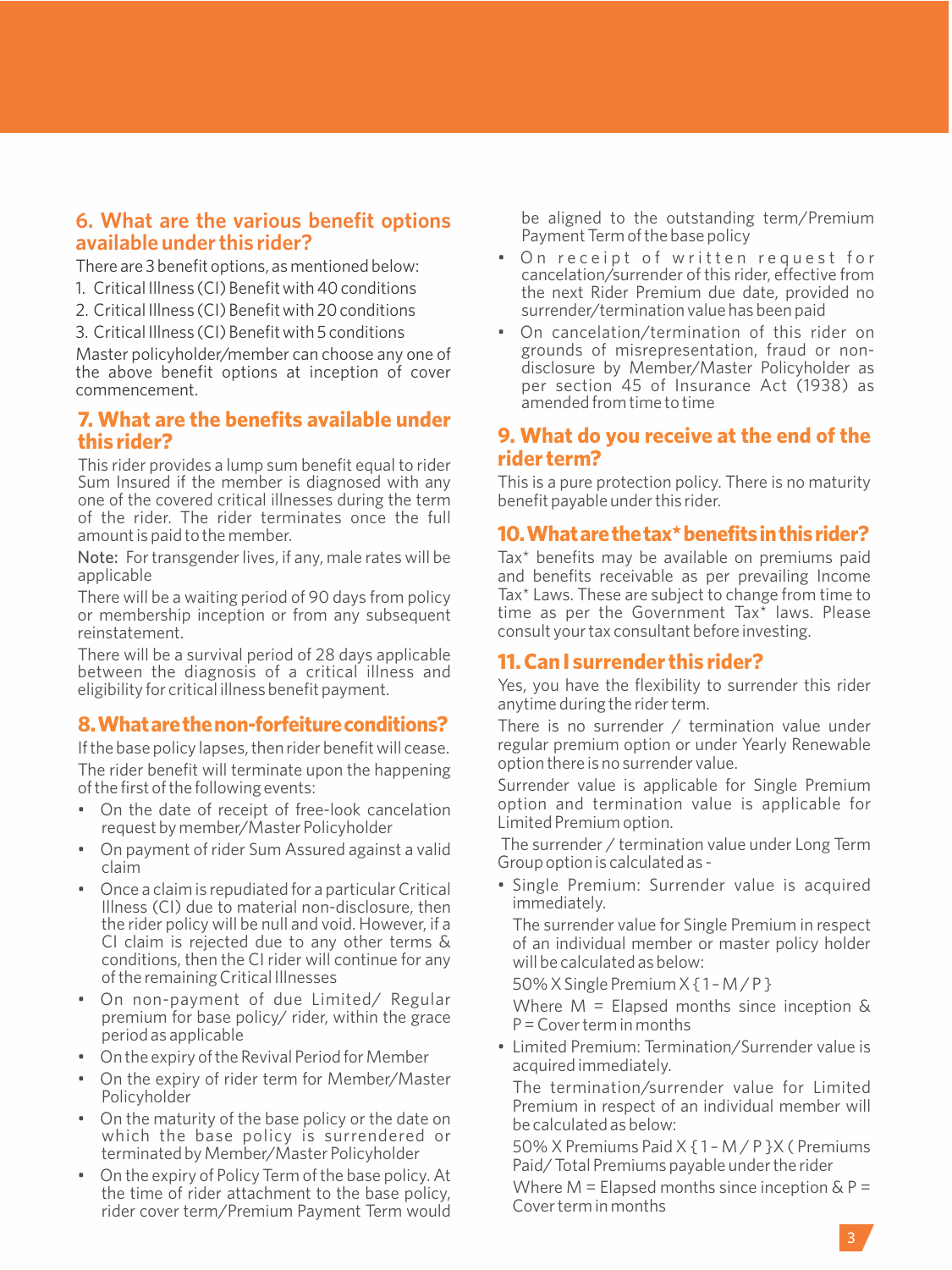# **12. Can I get a loan in this rider?**

No, loan is not allowed in this rider.

# **13. What if you miss paying your premiums?**

In the event of non-payment of premium due under the rider within the grace period the rider will lapse, and no benefit is payable. The cover will cease, and no further benefits will be payable in case of a lapsed rider.

# How can you revive the rider?

The revival period will be same as the base policy. You can revive your rider within a Revival Period along with the base policy from the date of first unpaid premium subject to applicable Board approved underwriting policy. There is no revival charge or penal interest/Late fees on revival. If rider is lapsed and not revived within Revival Period or rider is opted out from base policy, then inclusion of the rider shall be as per the Board Approved Underwriting Policy.. On revival, if allowed, all due unpaid premium will be collected without any interest/Late fees and cover continues subject to Board approved underwriting policy. The revival is subject to satisfactory medical and financial requirements raised by the Insurer. The medical cost, if any to be borne by you.

# **14. Is there a grace period for missed premiums?**

Grace period means the specified period of time immediately following the premium due date during which a payment can be made to renew or continue a policy in force without loss of continuity benefits such as waiting periods and coverage of pre-existing diseases. If a valid claim has occurred during grace period, then rider Sum Assured will be paid after deducting due premium. Grace period terms and conditions will be applicable under Regular/ Limited premium payment options. Grace period will be same as per base policy.

# **15. What is the Free Look Period available in your rider?**

Yes, you can return your rider within the Free Look period;

In case you do not agree to the any rider terms and conditions, you have the option of returning the rider to us stating the reasons thereof, within 15 days from the date of receipt of the policy. The free-look period for policies purchased through distance marketing or electronic mode will be 30 days.

#### Do you get any refund when you return your policy?

Yes. We will refund an amount equal to the – Premium paid

Less: i. Pro-rata risk premium (if any) for the time the policy was in force

Less ii. Any stamp duty paid

Less iii. Expenses incurred on medical examination, if any

#### **16. Important Definitions**

List of 5 critical illness covered under the benefit option Critical Illness (CI) Benefit with 5 conditions:

| Sr. No.       | <b>Critical Illness</b>                                            |
|---------------|--------------------------------------------------------------------|
|               | Cancer of specified severity                                       |
| $\mathcal{P}$ | Open Chest CABG                                                    |
| 3             | Kidney Failure requiring regular dialysis                          |
|               | Stroke resulting in permanent symptoms                             |
| 5             | Myocardial Infarction (First Heart Attack<br>of Specific Severity) |

List of 20 critical illness covered under the benefit option Critical Illness (CI) Benefit with 20 conditions:

|               | Sr. No.   Critical Illness                     |
|---------------|------------------------------------------------|
|               | Cancer of specified severity                   |
| $\mathcal{P}$ | Open Chest CABG                                |
| 3             | Kidney Failure requiring regular dialysis      |
|               | Permanent paralysis of limbs                   |
| 5             | Primary (Idiopathic) Pulmonary<br>Hypertension |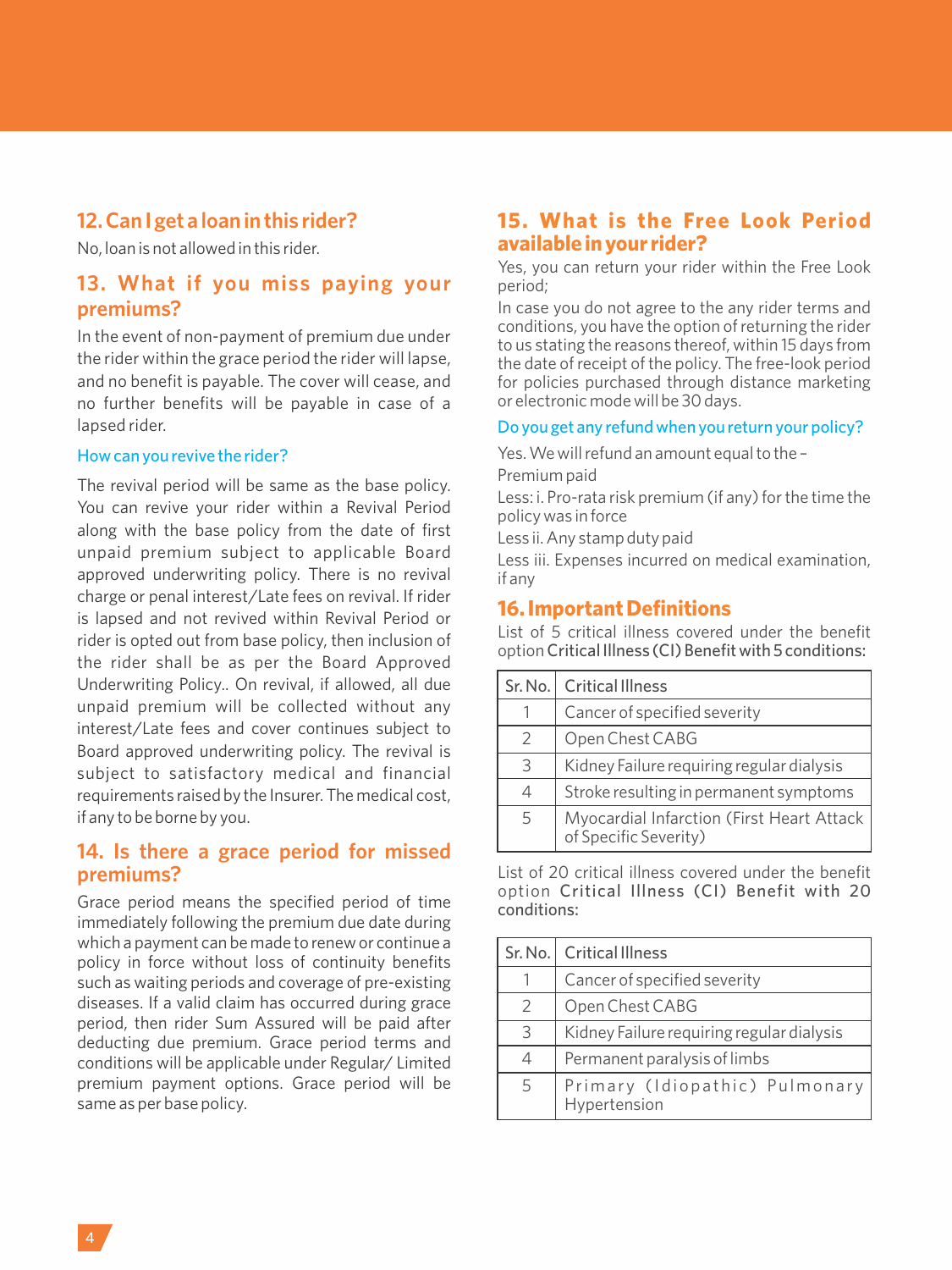| 6  | Myocardial Infarction (First Heart Attack<br>Of Specific Severity) |
|----|--------------------------------------------------------------------|
| 7  | Stroke Resulting in Permanent Symptoms                             |
| 8  | Major organ / bone marrow transplant                               |
| 9  | Multiple Sclerosis with persisting<br>symptoms                     |
| 10 | Surgery to Aorta                                                   |
| 11 | Apallic Syndrome                                                   |
| 12 | Benign Brain Tumor                                                 |
| 13 | Coma of specified severity                                         |
| 14 | End Stage Liver Failure                                            |
| 15 | End Stage Lung Failure                                             |
| 16 | Open Heart Replacement or Repair of<br><b>Heart Valves</b>         |
| 17 | Loss of Limbs                                                      |
| 18 | <b>Blindness</b>                                                   |
| 19 | Third degree Burns                                                 |
| 20 | Major Head Trauma                                                  |

List of 40 critical illness covered under the benefit option Critical Illness (CI) Benefit with 40 conditions:

| Sr. No.        | <b>Critical Illness</b>                                            |
|----------------|--------------------------------------------------------------------|
| 1              | Cancer of specified severity                                       |
| $\overline{2}$ | Open Chest CABG                                                    |
| 3              | Kidney Failure requiring regular dialysis                          |
| 4              | Permanent paralysis of limbs                                       |
| 5              | Primary (Idiopathic) Pulmonary<br>Hypertension                     |
| 6              | Myocardial Infarction (First Heart Attack<br>Of Specific Severity) |
| 7              | Stroke Resulting in Permanent Symptoms                             |
| 8              | Major organ / bone marrow transplant                               |
| 9              | Multiple Sclerosis with persisting<br>symptoms                     |
| 10             | Surgery to Aorta                                                   |
| 11             | Apallic Syndrome                                                   |
| 12             | Benign Brain Tumor                                                 |
| 13             | Coma of specified severity                                         |
| 14             | End Stage Liver Failure                                            |

| 15 | End Stage Lung Failure                                     |
|----|------------------------------------------------------------|
| 16 | Open Heart Replacement or Repair of<br><b>Heart Valves</b> |
| 17 | Loss of Limbs                                              |
| 18 | <b>Blindness</b>                                           |
| 19 | Third degree Burns                                         |
| 20 | Major Head Trauma                                          |
| 21 | Loss of Independent Existence                              |
| 22 | Cardiomyopathy                                             |
| 23 | <b>Brain Surgery</b>                                       |
| 24 | Alzheimer's Disease                                        |
| 25 | Motor Neurone Disease with permanent<br>symptoms           |
| 26 | Muscular Dystrophy                                         |
| 27 | Parkinson's Disease                                        |
| 28 | Deafness                                                   |
| 29 | Loss of Speech                                             |
| 30 | <b>Medullary Cystic Disease</b>                            |
| 31 | Systemic Lupus Erythematosus                               |
| 32 | Aplastic Anaemia                                           |
| 33 | Poliomyelitis                                              |
| 34 | <b>Bacterial Meningitis</b>                                |
| 35 | Encephalitis                                               |
| 36 | Progressive Supra nuclear Palsy                            |
| 37 | Severe Rheumatoid Arthritis                                |
| 38 | Creutzfeldt - Jakob Disease                                |
| 39 | <b>Fulminant Viral Hepatitis</b>                           |
| 40 | Pneumonectomy                                              |
|    |                                                            |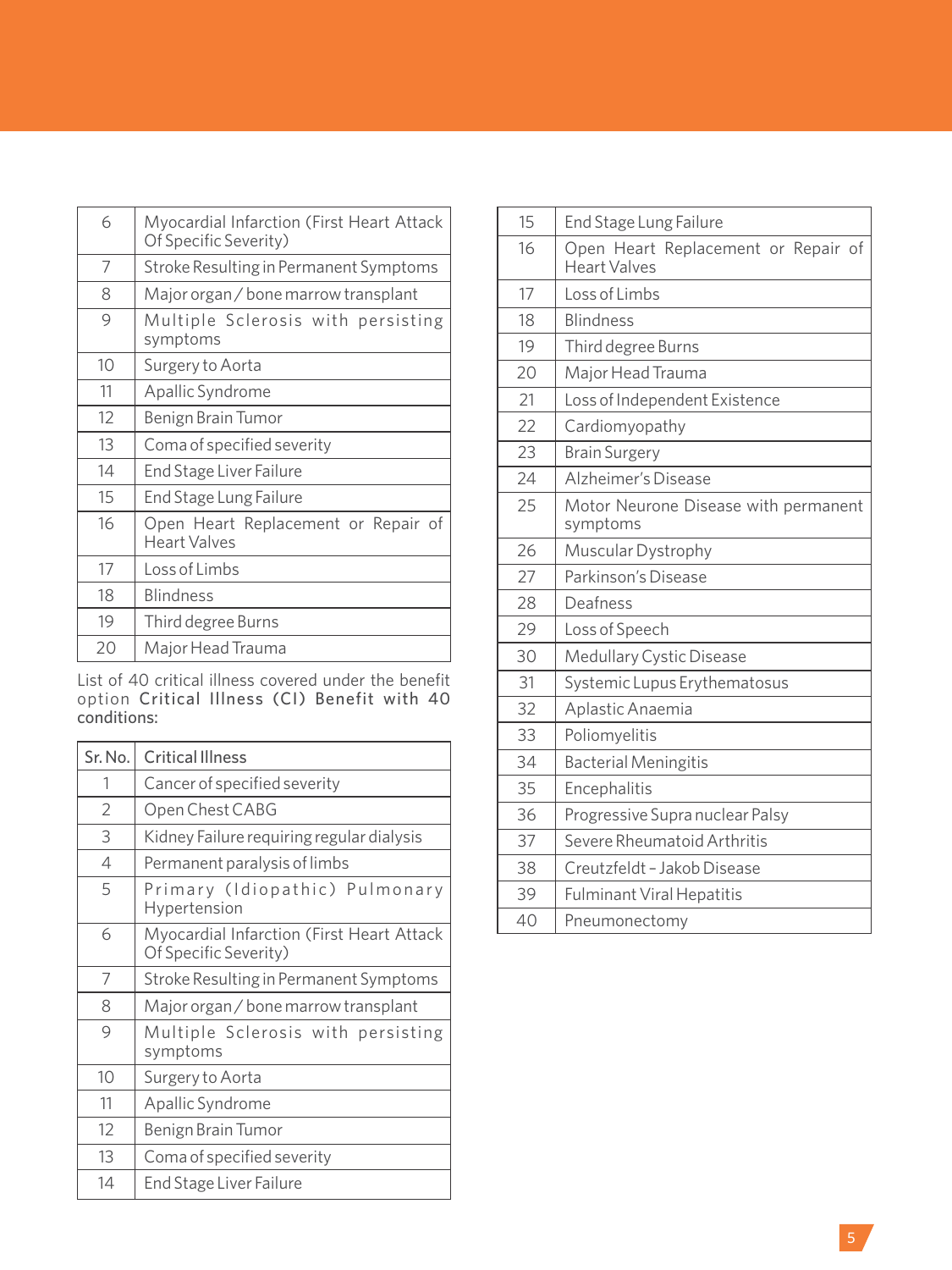| <b>Definitions of Critical Illness</b>                  |                                                                                                                                                                                                                                                                                                                                                                                                                                                                                                                                                                                                                                                                                                                                                                                                                                                                                                                                                                                                                                                                                                                                                                                                                                                                                                                                                                                                    |
|---------------------------------------------------------|----------------------------------------------------------------------------------------------------------------------------------------------------------------------------------------------------------------------------------------------------------------------------------------------------------------------------------------------------------------------------------------------------------------------------------------------------------------------------------------------------------------------------------------------------------------------------------------------------------------------------------------------------------------------------------------------------------------------------------------------------------------------------------------------------------------------------------------------------------------------------------------------------------------------------------------------------------------------------------------------------------------------------------------------------------------------------------------------------------------------------------------------------------------------------------------------------------------------------------------------------------------------------------------------------------------------------------------------------------------------------------------------------|
| <b>Waiting Period</b>                                   | The waiting period for this benefit is defined as the period starting from policy<br>inception or date of revival during which no critical illness benefits are payable.<br>Waiting period is applicable from effective date of policy or membership or<br>from date of reinstatement if any.                                                                                                                                                                                                                                                                                                                                                                                                                                                                                                                                                                                                                                                                                                                                                                                                                                                                                                                                                                                                                                                                                                      |
| Survival Period                                         | There will be a survival period of 28 days applicable between the diagnosis of a<br>critical illness and eligibility for critical illness benefit payment.                                                                                                                                                                                                                                                                                                                                                                                                                                                                                                                                                                                                                                                                                                                                                                                                                                                                                                                                                                                                                                                                                                                                                                                                                                         |
| Cancer of Specified Severity<br>(malignant tumour)      | I. A malignant tumor characterized by the uncontrolled growth and spread of<br>malignant cells with invasion and destruction of normal tissues. This diagnosis<br>must be supported by histological evidence of malignancy. The term cancer<br>includes leukemia, lymphoma and sarcoma.<br>II. The following are excluded -<br>i. All tumors which are histologically described as carcinoma in situ, benign,<br>pre-malignant, borderline malignant, low malignant potential, neoplasm of<br>unknown behavior, or non-invasive, including but not limited to: Carcinoma in<br>situ of breasts, Cervical dysplasia CIN-1, CIN - 2 and CIN-3.<br>ii. Any non-melanoma skin carcinoma unless there is evidence of metastases<br>to lymph nodes or beyond;<br>iii. Malignant melanoma that has not caused invasion beyond the epidermis;<br>iv. All tumors of the prostate unless histologically classified as having a<br>Gleason score greater than 6 or having progressed to at least clinical TNM<br>classification T2N0M0<br>v. All Thyroid cancers histologically classified as T1NOMO (TNM<br>Classification) or below;<br>vi. Chronic lymphocytic leukaemia less than RAI stage 3<br>vii. Non-invasive papillary cancer of the bladder histologically described as<br>TaNOMO or of a lesser classification.<br>viii. All Gastro-Intestinal Stromal Tumors histologically classified as T1NOMO |
|                                                         | (TNM Classification) or below and with mitotic count of less than or equal to<br>5/50 HPFs;                                                                                                                                                                                                                                                                                                                                                                                                                                                                                                                                                                                                                                                                                                                                                                                                                                                                                                                                                                                                                                                                                                                                                                                                                                                                                                        |
| Open Chest CABG<br>(Coronary Artery Bypass<br>Grafting) | The actual undergoing of heart surgery to correct blockage or narrowing in one<br>or more coronary artery(s), by coronary artery bypass grafting done via a<br>sternotomy (cutting through the breast bone) or minimally invasive keyhole<br>coronary artery bypass procedures. The diagnosis must be supported by a<br>coronary angiography and the realization of surgery has to be confirmed by a<br>cardiologist.<br>Exclusion-<br>• Angioplasty and/or any other intra-arterial procedures                                                                                                                                                                                                                                                                                                                                                                                                                                                                                                                                                                                                                                                                                                                                                                                                                                                                                                    |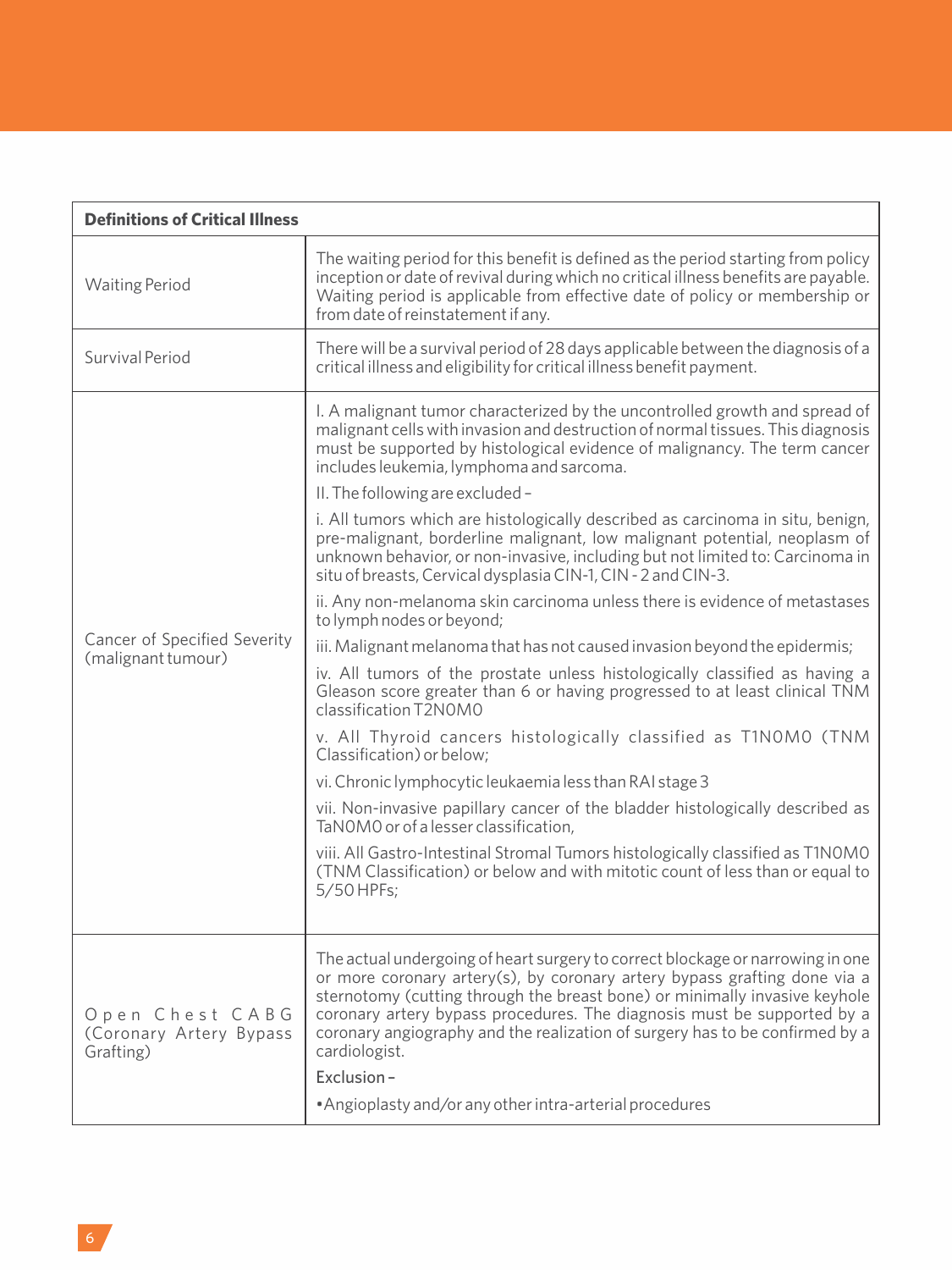|                                                     | The first occurrence of heart attack or myocardial infarction, which means the<br>death of a portion of the heart muscle as a result of inadequate blood supply to<br>the relevant area. The diagnosis for Myocardial Infarction should be evidenced<br>by all of the following criteria:                                                                                                                                                       |
|-----------------------------------------------------|-------------------------------------------------------------------------------------------------------------------------------------------------------------------------------------------------------------------------------------------------------------------------------------------------------------------------------------------------------------------------------------------------------------------------------------------------|
|                                                     | A history of typical clinical symptoms consistent with the diagnosis of<br>acute myocardial infarction (For e.g. typical chest pain)                                                                                                                                                                                                                                                                                                            |
| Myocardial Infarction                               | New characteristic electrocardiogram changes                                                                                                                                                                                                                                                                                                                                                                                                    |
| (First Heart Attack of<br>specific severity)        | Elevation of infarction specific enzymes, Troponins or other specific<br>biochemical markers.                                                                                                                                                                                                                                                                                                                                                   |
|                                                     | Exclusion-                                                                                                                                                                                                                                                                                                                                                                                                                                      |
|                                                     | Other acute Coronary Syndromes                                                                                                                                                                                                                                                                                                                                                                                                                  |
|                                                     | Any type of angina pectoris                                                                                                                                                                                                                                                                                                                                                                                                                     |
|                                                     | A rise in cardiac biomarkers or Troponin T or I in absence of overt ischemic<br>heart disease OR following an intra-arterial cardiac procedure                                                                                                                                                                                                                                                                                                  |
| Open Heart Replacement or<br>Repair of Heart Valves | The actual undergoing of open-heart valve surgery is to replace or repair one<br>or more heart valves, as a consequence of defects in, abnormalities of, or<br>disease affected cardiac valve(s). The diagnosis of the valve abnormality must<br>be supported by an echocardiography and the realization of surgery has to be<br>confirmed by a specialist medical practitioner.                                                                |
|                                                     | Exclusion-                                                                                                                                                                                                                                                                                                                                                                                                                                      |
|                                                     | Catheter based techniques including but not limited to, balloon valvotomy/<br>valvuloplasty are excluded.                                                                                                                                                                                                                                                                                                                                       |
|                                                     | An unequivocal diagnosis of Primary (Idiopathic) Pulmonary Hypertension by<br>a Cardiologist or specialist in respiratory medicine with evidence of right<br>ventricular enlargement and the pulmonary artery pressure above 30 mm of<br>Hg on Cardiac Cauterization. There must be permanent irreversible physical<br>impairment to the degree of at least Class IV of the New York Heart<br>Association Classification of cardiac impairment. |
|                                                     | II. The NYHA Classification of Cardiac Impairment are as follows:                                                                                                                                                                                                                                                                                                                                                                               |
| Primary (Idiopathic)<br>Pulmonary Hypertension      | i. Class III: Marked limitation of physical activity. Comfortable at rest, but less<br>than ordinary activity causes symptoms.                                                                                                                                                                                                                                                                                                                  |
|                                                     | ii. Class IV: Unable to engage in any physical activity without discomfort.<br>Symptoms may be present even at rest.                                                                                                                                                                                                                                                                                                                            |
|                                                     | Exclusion-                                                                                                                                                                                                                                                                                                                                                                                                                                      |
|                                                     | Pulmonary hypertension associated with lung disease, chronic<br>hypoventilation, pulmonary thromboembolic disease, drugs and toxins,<br>diseases of the left side of the heart, congenital heart disease and any<br>secondary cause                                                                                                                                                                                                             |
| Kidney Failure requiring<br>regular dialysis        | End stage renal disease presenting as chronic irreversible failure of both<br>kidneys to function, as a result of which either regular renal dialysis<br>(haemodialysis or peritoneal dialysis) is instituted or renal transplantation is<br>carried out. Diagnosis has to be confirmed by a specialist medical practitioner.                                                                                                                   |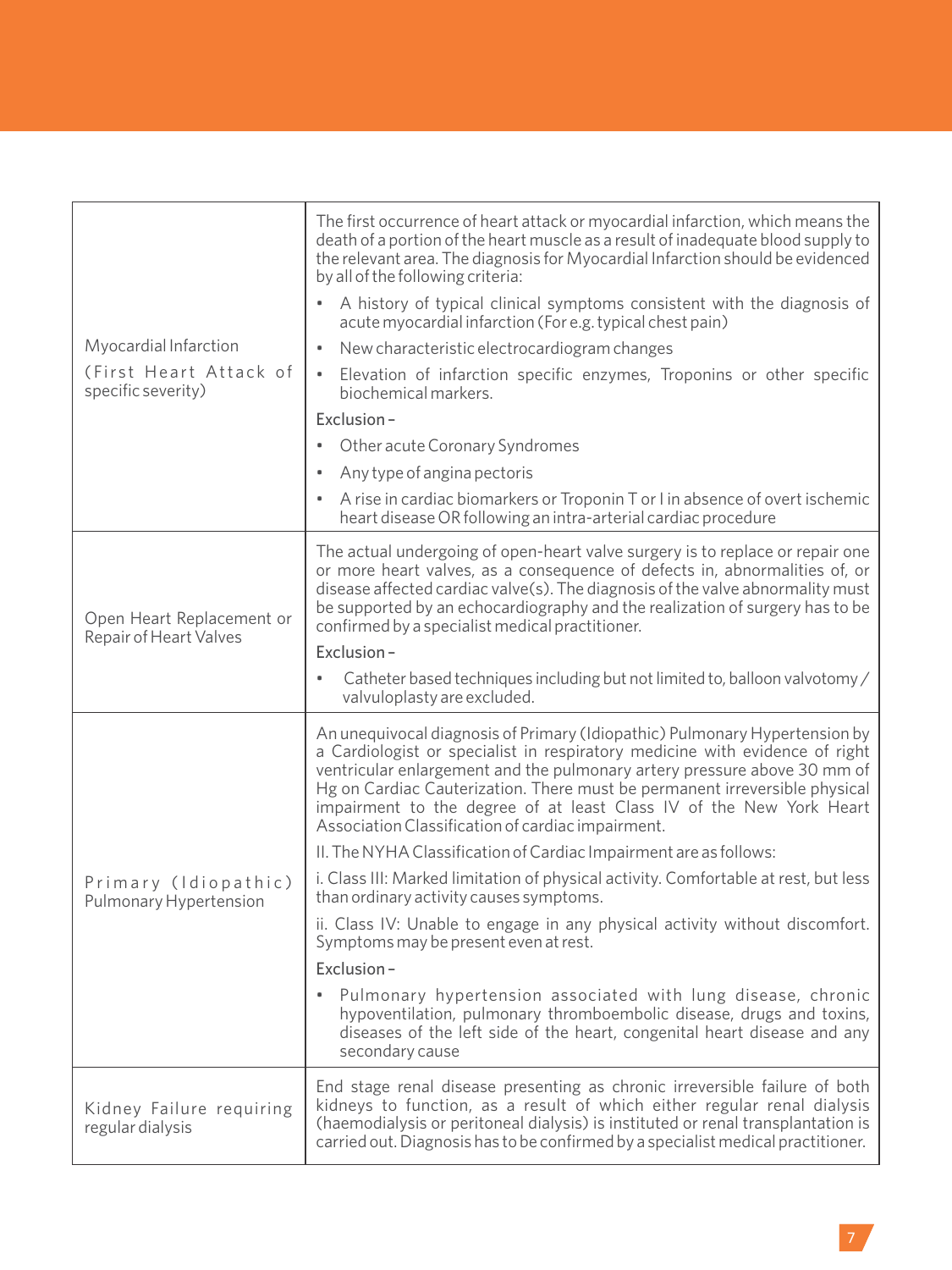| Major Organ/ Bone Marrow<br>Transplant    | The actual undergoing of a transplant of:<br>i. One of the following human organs: heart, lung, liver, kidney, pancreas, that<br>resulted from irreversible end-stage failure of the relevant organ, or<br>ii. Human bone marrow using haematopoietic stem cells. The undergoing of a<br>transplant has to be confirmed by a specialist medical practitioner.<br>Exclusion-<br>Other stem-cell transplants<br>Where only Islets of Langerhans are transplanted                                                                                                                                                                                                                                                                                                                                       |
|-------------------------------------------|------------------------------------------------------------------------------------------------------------------------------------------------------------------------------------------------------------------------------------------------------------------------------------------------------------------------------------------------------------------------------------------------------------------------------------------------------------------------------------------------------------------------------------------------------------------------------------------------------------------------------------------------------------------------------------------------------------------------------------------------------------------------------------------------------|
| Stroke resulting in<br>Permanent symptoms | Any cerebrovascular incident producing permanent neurological sequelae.<br>This includes infarction of brain tissue, thrombosis in an intracranial vessel,<br>haemorrhage and embolisation from an extracranial source. Diagnosis has to<br>be confirmed by a specialist medical practitioner and evidenced by typical<br>clinical symptoms as well as typical findings in CT Scan or MRI of the brain.<br>Evidence of permanent neurological deficit lasting for at least 3 months has to<br>be produced.<br>Exclusion-<br>Transient ischemic attacks (TIA)<br>Traumatic injury of the brain<br>Vascular disease affecting only the eye or optic nerve or vestibular<br>functions.                                                                                                                  |
| Benign Brain Tumor                        | Benign brain tumor is defined as a life threatening, non-cancerous tumor in the<br>brain, cranial nerves or meninges within the skull. The presence of the<br>underlying tumor must be confirmed by imaging studies such as CT scan or<br>MRI.<br>II. This brain tumor must result in at least one of the following and must be<br>confirmed by the relevant medical specialist.<br>i. Permanent Neurological deficit with persisting clinical symptoms for a<br>continuous period of at least 90 consecutive days or<br>ii. Undergone surgical resection or radiation therapy to treat the brain tumor.<br>Exclusion-<br>Cysts, Granulomas, malformations in the arteries or veins of the brain,<br>hematomas, abscesses, pituitary tumors, tumors of skull bones and<br>tumors of the spinal cord. |
| Coma of specified severity                | A state of unconsciousness with no reaction or response to external stimuli or<br>internal needs. This diagnosis must be supported by evidence of all of the following:<br>i. no response to external stimuli continuously for at least 96 hours;<br>ii. life support measures are necessary to sustain life; and<br>iii. permanent neurological deficit which must be assessed at least 30 days<br>after the onset of the coma.<br>II. The condition has to be confirmed by a specialist medical practitioner.<br>Exclusion-<br>• Coma resulting directly from alcohol or drug abuse                                                                                                                                                                                                                |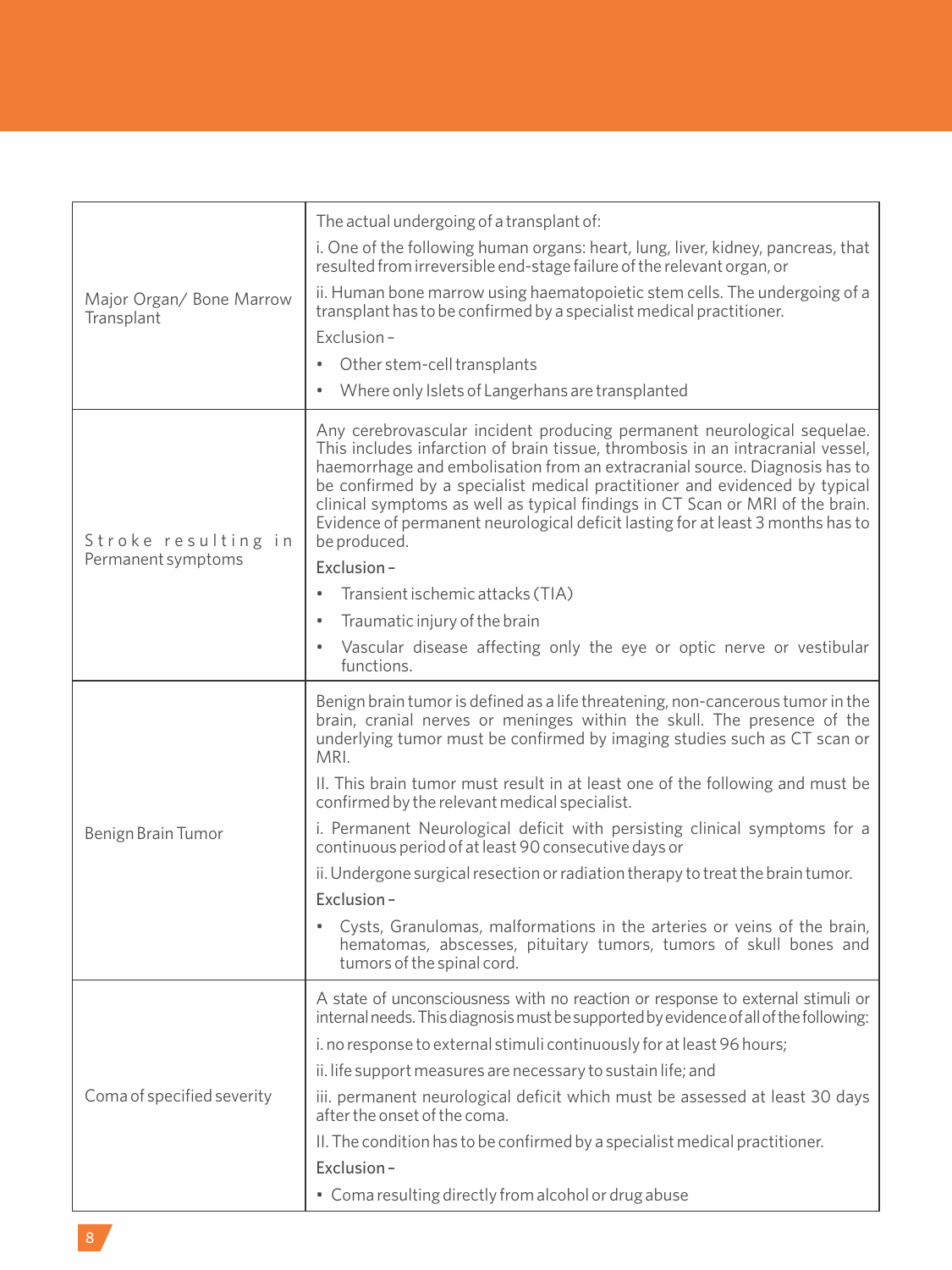| <b>End Stage Liver Disease</b> | Permanent and irreversible failure of liver function that has resulted in all three<br>of the following:<br>i. Permanent jaundice; and<br>ii. Ascites; and<br>iii. Hepatic encephalopathy.<br>Fxclusion-<br>· Liver failure secondary to drug or alcohol abuse                                                                                                                                                                                           |
|--------------------------------|----------------------------------------------------------------------------------------------------------------------------------------------------------------------------------------------------------------------------------------------------------------------------------------------------------------------------------------------------------------------------------------------------------------------------------------------------------|
| End Stage Lung Disease         | End stage lung disease, causing chronic respiratory failure, as confirmed and<br>evidenced by all of the following:<br>i. FEV1 test results consistently less than 1 litre measured on 3 occasions 3<br>months apart; and<br>ii. Requiring continuous permanent supplementary oxygen therapy for<br>hypoxemia; and<br>iii. Arterial blood gas analysis with partial oxygen pressure of 55mmHg or less<br>$(PaO2 < 55mmHg)$ ; and<br>iv. Dyspnea at rest. |
| Loss of Limbs                  | The physical separation of two or more limbs, at or above the wrist or ankle<br>level limbs as a result of injury or disease. This will include medically necessary<br>amputation necessitated by injury or disease. The separation has to be<br>permanent without any chance of surgical correction.<br>Exclusion-<br>• Loss of Limbs resulting directly or indirectly from self-inflicted injury, alcohol<br>or drug abuse                             |
| <b>Blindness</b>               | Total, permanent and irreversible loss of all vision in both eyes as a result of<br>illness or accident.<br>II. The Blindness is evidenced by:<br>i. corrected visual acuity being 3/60 or less in both eyes or;<br>ii. the field of vision being less than 10 degrees in both eyes.<br>III. The diagnosis of blindness must be confirmed and must not be correctable<br>by aids or surgical procedure                                                   |
| Third degree burns             | There must be third-degree burns with scarring that cover at least 20% of the<br>body's surface area. The diagnosis must confirm the total area involved using<br>standardized, clinically accepted, body surface area charts covering 20% of<br>the body surface area                                                                                                                                                                                   |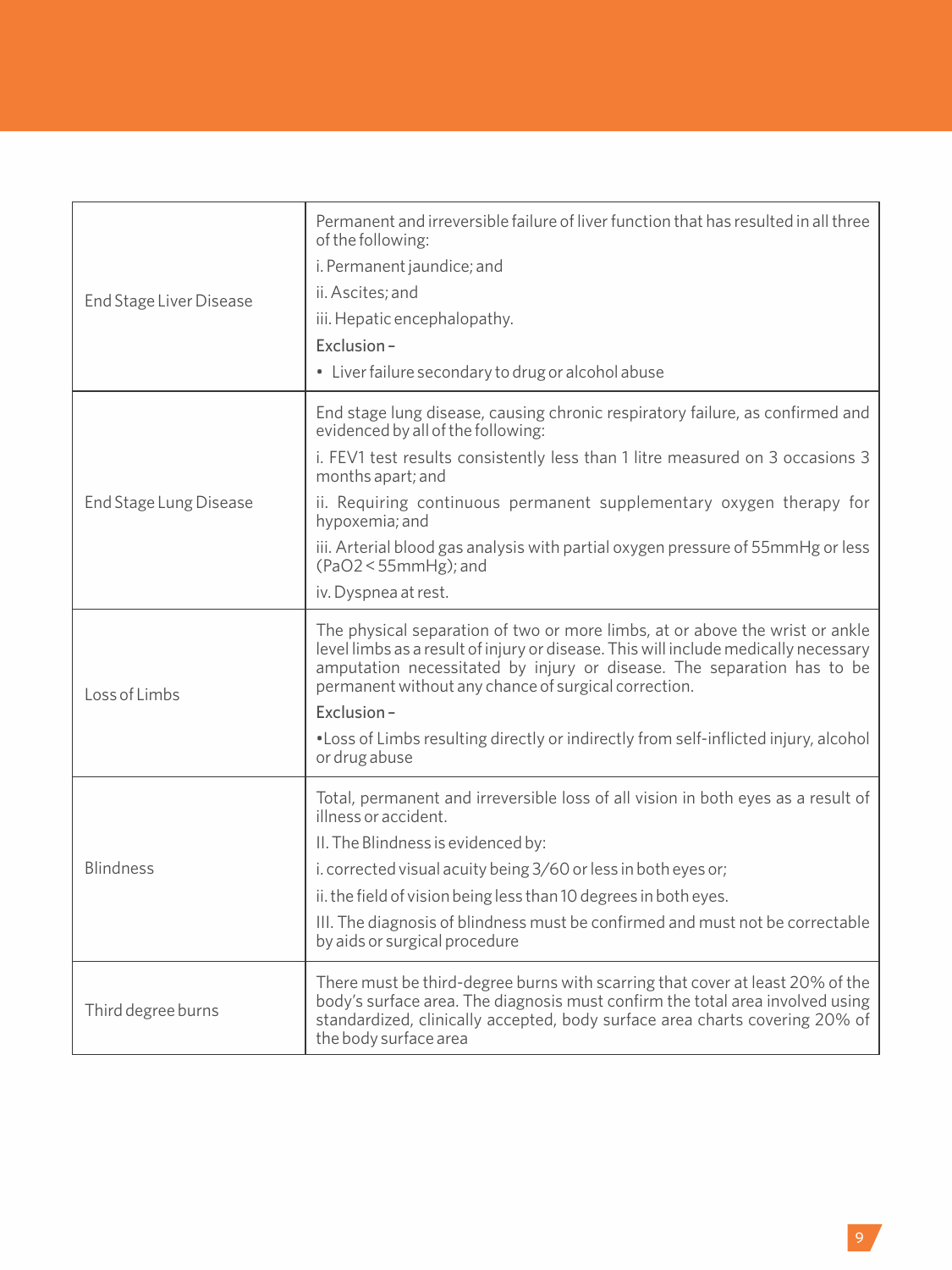|                                                 | Accidental head injury resulting in permanent Neurological deficit to be<br>assessed no sooner than 3 months from the date of the accident. This<br>diagnosis must be supported by unequivocal findings on Magnetic Resonance<br>Imaging, Computerized Tomography, or other reliable imaging techniques.<br>The accident must be caused solely and directly by accidental, violent,<br>external and visible means and independently of all other causes.<br>The Accidental Head injury must result in an inability to perform at least three (3)<br>of the following Activities of Daily Living either with or without the use of<br>mechanical equipment, special devices or other aids and adaptations in use for<br>disabled persons. For the purpose of this benefit, the word "permanent" shall mean<br>beyond the scope of recovery with current medical knowledge and technology. |
|-------------------------------------------------|------------------------------------------------------------------------------------------------------------------------------------------------------------------------------------------------------------------------------------------------------------------------------------------------------------------------------------------------------------------------------------------------------------------------------------------------------------------------------------------------------------------------------------------------------------------------------------------------------------------------------------------------------------------------------------------------------------------------------------------------------------------------------------------------------------------------------------------------------------------------------------------|
|                                                 | The Activities of Daily Living are:                                                                                                                                                                                                                                                                                                                                                                                                                                                                                                                                                                                                                                                                                                                                                                                                                                                      |
| Major Head Trauma                               | i. Washing: the ability to wash in the bath or shower (including getting into and<br>out of the bath or shower) or wash satisfactorily by other means;                                                                                                                                                                                                                                                                                                                                                                                                                                                                                                                                                                                                                                                                                                                                   |
|                                                 | ii. Dressing: the ability to put on, take off, secure and unfasten all garments<br>and, as appropriate, any braces, artificial limbs or other surgical appliances;                                                                                                                                                                                                                                                                                                                                                                                                                                                                                                                                                                                                                                                                                                                       |
|                                                 | iii. Transferring: the ability to move from a bed to an upright chair or wheelchair<br>and vice versa:                                                                                                                                                                                                                                                                                                                                                                                                                                                                                                                                                                                                                                                                                                                                                                                   |
|                                                 | iv. Mobility: the ability to move indoors from room to room on level surfaces;                                                                                                                                                                                                                                                                                                                                                                                                                                                                                                                                                                                                                                                                                                                                                                                                           |
|                                                 | v. Toileting: the ability to use the lavatory or otherwise manage bowel and<br>bladder functions so as to maintain a satisfactory level of personal hygiene;                                                                                                                                                                                                                                                                                                                                                                                                                                                                                                                                                                                                                                                                                                                             |
|                                                 | vi. Feeding: the ability to feed oneself once food has been prepared and made<br>available.                                                                                                                                                                                                                                                                                                                                                                                                                                                                                                                                                                                                                                                                                                                                                                                              |
|                                                 | Exclusion-                                                                                                                                                                                                                                                                                                                                                                                                                                                                                                                                                                                                                                                                                                                                                                                                                                                                               |
|                                                 | Spinal cord injury                                                                                                                                                                                                                                                                                                                                                                                                                                                                                                                                                                                                                                                                                                                                                                                                                                                                       |
| Permanent paralysis of limbs                    | Total and irreversible loss of use of two or more limbs as a result of injury or<br>disease of the brain or spinal cord. A specialist medical practitioner must be of<br>the opinion that the paralysis will be permanent with no hope of recovery and<br>must be present for more than 3 months.                                                                                                                                                                                                                                                                                                                                                                                                                                                                                                                                                                                        |
| Motor Neurone Disease with<br>Permanent Systems | Motor neuron disease diagnosed by a specialist medical practitioner as spinal<br>muscular atrophy progressive bulbar palsy, amyotrophic lateral sclerosis or<br>primary lateral sclerosis. There must be progressive degeneration of<br>corticospinal tracts and anterior horn cells or bulbar efferent neurons. There<br>must be current significant and permanent functional neurological<br>impairment with objective evidence of motor dysfunction that has persisted<br>for a continuous period of at least 3 months.                                                                                                                                                                                                                                                                                                                                                               |
|                                                 | I. The unequivocal diagnosis of Definite Multiple Sclerosis confirmed and<br>evidenced by all of the following:                                                                                                                                                                                                                                                                                                                                                                                                                                                                                                                                                                                                                                                                                                                                                                          |
| Multiple Sclerosis with<br>Persistent Symptoms  | i. investigations including typical MRI findings which unequivocally confirm<br>the diagnosis to be multiple sclerosis and                                                                                                                                                                                                                                                                                                                                                                                                                                                                                                                                                                                                                                                                                                                                                               |
|                                                 | ii. there must be current clinical impairment of motor or sensory function,<br>which must have persisted for a continuous period of at least 6 months.                                                                                                                                                                                                                                                                                                                                                                                                                                                                                                                                                                                                                                                                                                                                   |
|                                                 | II. Neurological damage due to SLE is excluded                                                                                                                                                                                                                                                                                                                                                                                                                                                                                                                                                                                                                                                                                                                                                                                                                                           |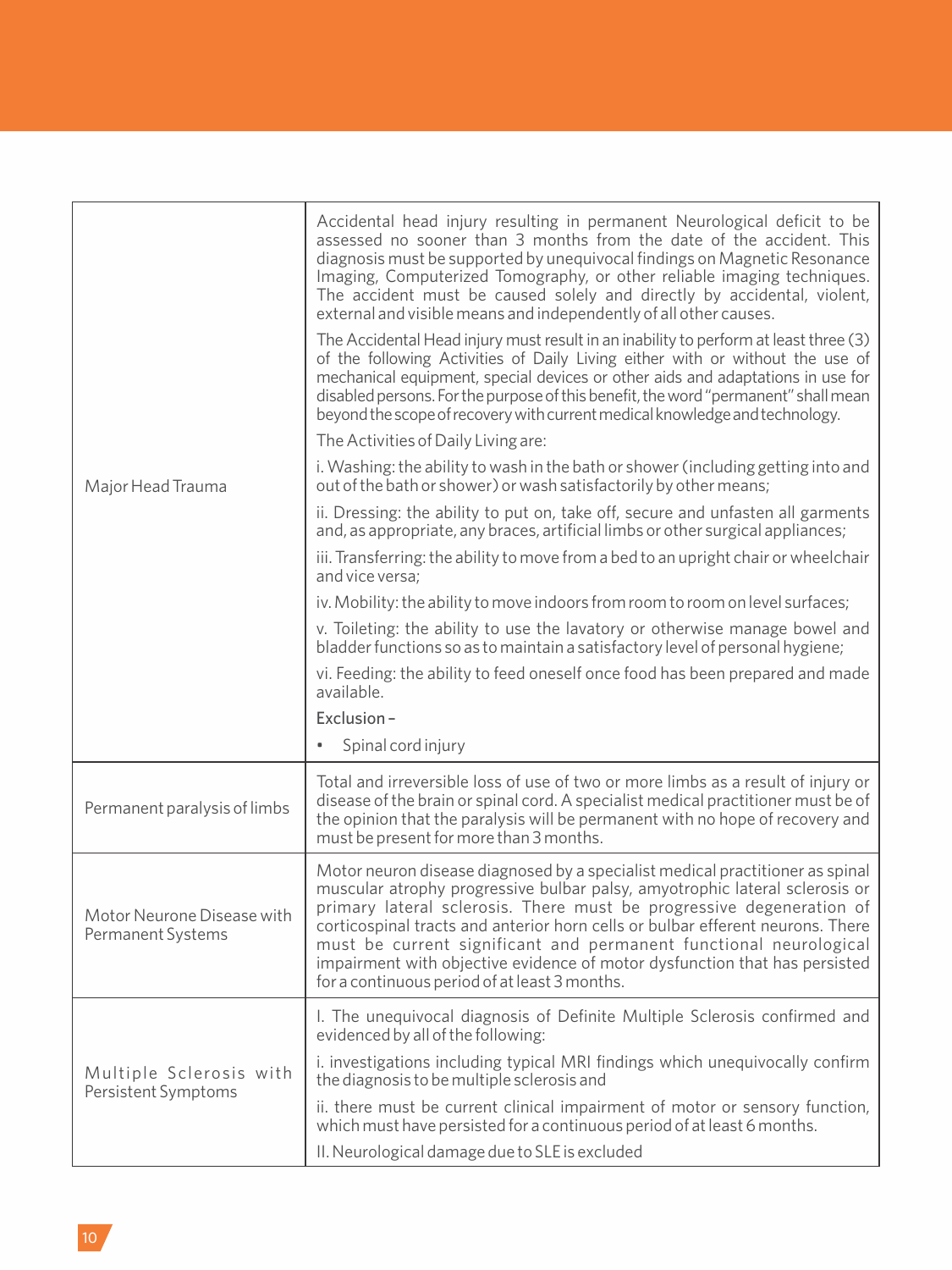| Deafness                         | Total and irreversible loss of hearing in both ears as a result of illness or<br>accident. This diagnosis must be supported by pure tone audiogram test and<br>certified by an Ear, Nose and Throat (ENT) specialist. Total means "the loss of<br>hearing to the extent that the loss is greater than 90 decibels across all<br>frequencies of hearing" in both ears.                                                                                                                                                                                                                                                                                                                                                                                                                                                                                                                                                                                                                                                                                                                                                                                                                                                                                                                                                                                                         |
|----------------------------------|-------------------------------------------------------------------------------------------------------------------------------------------------------------------------------------------------------------------------------------------------------------------------------------------------------------------------------------------------------------------------------------------------------------------------------------------------------------------------------------------------------------------------------------------------------------------------------------------------------------------------------------------------------------------------------------------------------------------------------------------------------------------------------------------------------------------------------------------------------------------------------------------------------------------------------------------------------------------------------------------------------------------------------------------------------------------------------------------------------------------------------------------------------------------------------------------------------------------------------------------------------------------------------------------------------------------------------------------------------------------------------|
| Loss of Speech                   | I. Total and irrecoverable loss of the ability to speak as a result of injury or<br>disease to the vocal cords. The inability to speak must be established for a<br>continuous period of 12 months. This diagnosis must be supported by medical<br>evidence furnished by an Ear, Nose, Throat (ENT) specialist.                                                                                                                                                                                                                                                                                                                                                                                                                                                                                                                                                                                                                                                                                                                                                                                                                                                                                                                                                                                                                                                               |
| Surgery to Aorta                 | Undergoing of a laporotomy or thoracotomy to repair or correct an aneurysm,<br>narrowing, obstruction or dissection of the aortic artery. For this definition,<br>aorta means the thoracic and abdominal aorta but not its branches.<br>Exclusion-<br>. Surgery performed using only minimally invasive or intra-arterial techniques<br>such as percutaneous endovascular aneurysm repair                                                                                                                                                                                                                                                                                                                                                                                                                                                                                                                                                                                                                                                                                                                                                                                                                                                                                                                                                                                     |
| Apallic Syndrome                 | Universal necrosis of the brain cortex with the brain stem remaining intact.<br>The definite diagnosis must be confirmed by a consultant neurologist and this<br>condition has to be medically documented for at least one (1) month with no<br>hope of recovery                                                                                                                                                                                                                                                                                                                                                                                                                                                                                                                                                                                                                                                                                                                                                                                                                                                                                                                                                                                                                                                                                                              |
| Loss of Independent<br>Existence | Loss of the physical ability through an illness or injury to do at least 3 of the 6<br>tasks listed below ever again.<br>The relevant specialists must reasonably expect that the disability will last<br>throughout life with no prospect of improvement, irrespective of when the<br>cover ends, or the insured person expects to retire. The Insurer's appointed<br>doctor should also agree that the disability will last throughout life with no<br>prospect of improvement, irrespective of when the cover ends, or the insured<br>person expects to retire.<br>The insured person must need the help or supervision of another person and<br>be unable to perform the task on their own, even with the use of special<br>equipment routinely available to help and having taken any appropriate<br>prescribed medication.<br>The tasks are<br>i. Washing: the ability to wash in the bath or shower (including getting into and<br>out of the bath or shower) or wash satisfactorily by other means;<br>ii. Dressing: the ability to put on, take off, secure and unfasten all garments<br>and, as appropriate, any braces, artificial limbs or other surgical appliances;<br>iii. Transferring: the ability to move from a bed to an upright chair or<br>wheelchair and vice versa;<br>iv. Mobility: the ability to move indoors from room to room on level surfaces; |
|                                  | v. Toileting: the ability to use the lavatory or otherwise manage bowel and<br>bladder functions so as to maintain a satisfactory level of personal hygiene;                                                                                                                                                                                                                                                                                                                                                                                                                                                                                                                                                                                                                                                                                                                                                                                                                                                                                                                                                                                                                                                                                                                                                                                                                  |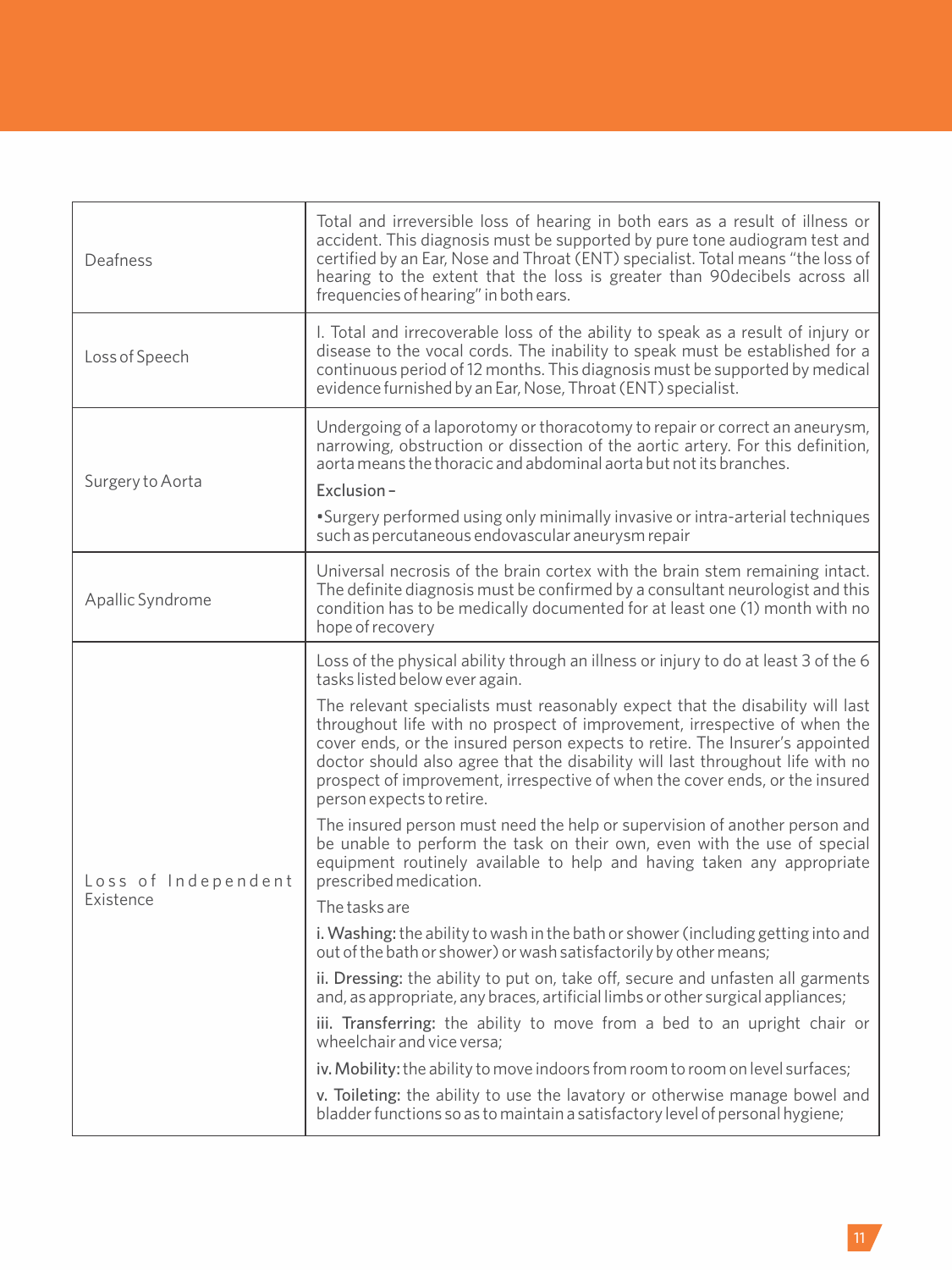|                      | vi. Feeding: the ability to feed oneself once food has been prepared and made<br>available                                                                                                                                                                                                                                                       |
|----------------------|--------------------------------------------------------------------------------------------------------------------------------------------------------------------------------------------------------------------------------------------------------------------------------------------------------------------------------------------------|
|                      | Loss of independent living must be medically documented for an<br>uninterrupted period of at least six months. Proof of the same must be<br>submitted to the Insurer while the Person Insured is alive and permanently<br>disabled. The Insurer will have the right to evaluate the insured person to<br>confirm total and permanent disability. |
|                      | Loss of Independent Existence due to an injury should occur independently of<br>any other causes within ninety (90) days of such injury.                                                                                                                                                                                                         |
|                      | Coverage for this impairment will cease at age sixty-six $(66)$ or on maturity<br>data/expiry date, whichever is earlier.                                                                                                                                                                                                                        |
|                      | The unequivocal diagnosis by a Consultant Cardiologist of Cardiomyopathy<br>causing permanent impaired left ventricular function with an ejection fraction<br>of less than 25%. This must result in severe physical limitation of activity to the<br>degree of class IV of the New York Heart                                                    |
|                      | Classification and this limitation must be sustained over at least six months<br>when stabilized on appropriate therapy.                                                                                                                                                                                                                         |
|                      | New York Heart Classification                                                                                                                                                                                                                                                                                                                    |
| Cardiomyopathy       | Class I. Patients with cardiac disease but without resulting limitation of<br>physical activity. Ordinary physical activity does not cause undue fatigue,<br>palpitation, dyspnea, or anginal pain.                                                                                                                                              |
|                      | Class II. Patients with cardiac disease resulting in slight limitation of physical<br>activity. They are comfortable at rest. Ordinary physical activity results in<br>fatigue, palpitation, dyspnea, or anginal pain.                                                                                                                           |
|                      | Class III. Patients with cardiac disease resulting in marked limitation of<br>physical activity. They are comfortable at rest. Less than ordinary activity<br>causes fatigue, palpitation, dyspnea, or anginal pain.                                                                                                                             |
|                      | Class IV. Patients with cardiac disease resulting in inability to carry on any<br>physical activity without discomfort. Symptoms of heart failure or the anginal<br>syndrome may be present even at rest. If any physical activity is undertaken,<br>discomfort increases.                                                                       |
|                      | Exclusion-                                                                                                                                                                                                                                                                                                                                       |
|                      | •Cardiomyopathy directly related to alcohol or drug misuse                                                                                                                                                                                                                                                                                       |
| <b>Brain Surgery</b> | The actual undergoing of surgery to the brain under general anesthesia during<br>which a craniotomy is performed. Keyhole surgery is included.                                                                                                                                                                                                   |
|                      | The procedure must be considered necessary by a qualified specialist.                                                                                                                                                                                                                                                                            |
|                      | Exclusion-                                                                                                                                                                                                                                                                                                                                       |
|                      | • Minimally invasive treatment where no surgical incision is performed to<br>expose the target, such as irradiation by gamma knife or endovascular<br>neuroradiological interventions such as embolization, thrombolysis and<br>stereotactic biopsy                                                                                              |
|                      | Brain Surgery as a result of an accident                                                                                                                                                                                                                                                                                                         |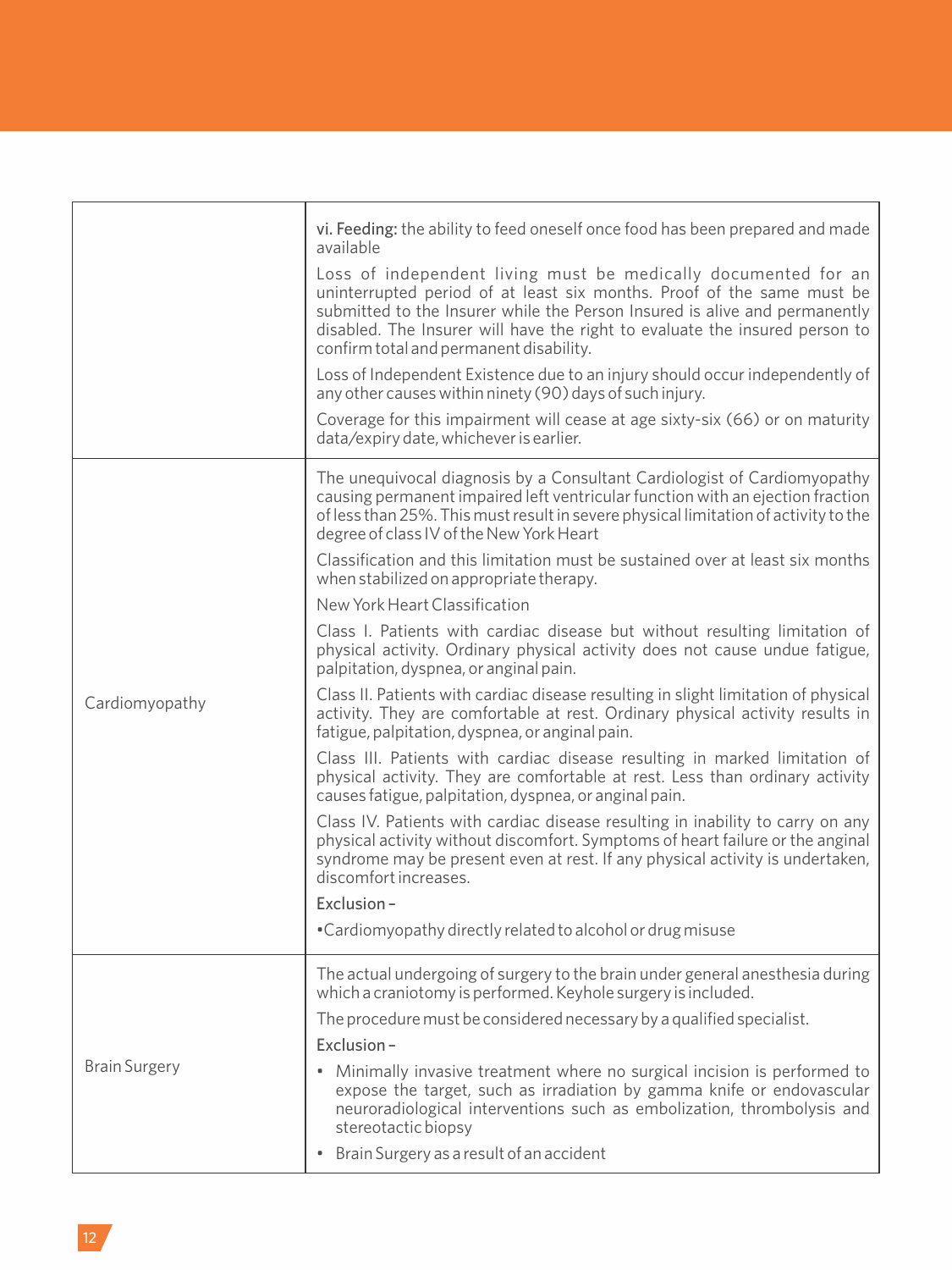| Alzheimer's Disease | Progressive and permanent deterioration of memory and intellectual capacity<br>as evidenced by accepted standardised questionnaires and cerebral imaging.<br>The diagnosis of Alzheimer's disease must be confirmed by an appropriate<br>consultant and supported by the Company's appointed doctor. There must be<br>significant reduction in mental and social functioning requiring the continuous<br>supervision of the life assured. There must also be an inability of the Life<br>Assured to perform (whether aided or unaided) at least 3 of the following 5<br>"Activities of Daily Living" for a continuous period of at least 6 months: |
|---------------------|----------------------------------------------------------------------------------------------------------------------------------------------------------------------------------------------------------------------------------------------------------------------------------------------------------------------------------------------------------------------------------------------------------------------------------------------------------------------------------------------------------------------------------------------------------------------------------------------------------------------------------------------------|
|                     | Activities of Daily Living are defined as:                                                                                                                                                                                                                                                                                                                                                                                                                                                                                                                                                                                                         |
|                     | 1. Washing - the ability to wash in the bath or shower (including getting into<br>and out of the bath or shower) or wash satisfactorily by other means;                                                                                                                                                                                                                                                                                                                                                                                                                                                                                            |
|                     | 2. Dressing - the ability to put on, take off, secure and unfasten all garments<br>and, as appropriate, any braces, artificial limbs or other surgical appliances;                                                                                                                                                                                                                                                                                                                                                                                                                                                                                 |
|                     | 3. Transferring - the ability to move from a bed to an upright chair or wheelchair<br>and vice versa:                                                                                                                                                                                                                                                                                                                                                                                                                                                                                                                                              |
|                     | 4. Toileting - the ability to use the lavatory or otherwise manage bowel and<br>bladder functions so as to maintain a satisfactory level of personal hygiene;                                                                                                                                                                                                                                                                                                                                                                                                                                                                                      |
|                     | 5. Feeding - the ability to feed oneself once food has been prepared and made<br>available.                                                                                                                                                                                                                                                                                                                                                                                                                                                                                                                                                        |
|                     | Psychiatric illnesses and alcohol related brain damage are excluded.                                                                                                                                                                                                                                                                                                                                                                                                                                                                                                                                                                               |
|                     | Coverage for this impairment will cease at age sixty-six (66) or on maturity<br>data/expiry date, whichever is earlier.                                                                                                                                                                                                                                                                                                                                                                                                                                                                                                                            |
| Muscular Dystrophy  | Muscular Dystrophy is a disease of the muscle causing progressive and<br>permanent weakening of certain muscle groups. The diagnosis of muscular<br>dystrophy must be made by a consultant neurologist, and confirmed with the<br>appropriate laboratory, biochemical, histological, and electromyographic<br>evidence. The disease must result in the permanent inability of the insured to<br>perform (whether aided or unaided) at least three (3) of the five (5) "Activities<br>of Daily Living".                                                                                                                                             |
|                     | Activities of Daily Living are defined as:                                                                                                                                                                                                                                                                                                                                                                                                                                                                                                                                                                                                         |
|                     | 1. Washing - the ability to wash in the bath or shower (including getting into<br>and out of the bath or shower) or wash satisfactorily by other means;                                                                                                                                                                                                                                                                                                                                                                                                                                                                                            |
|                     | 2. Dressing - the ability to put on, take off, secure and unfasten all garments<br>and, as appropriate, any braces, artificial limbs or other surgical appliances;                                                                                                                                                                                                                                                                                                                                                                                                                                                                                 |
|                     | 3. Transferring - the ability to move from a bed to an upright chair or<br>wheelchair and vice versa;                                                                                                                                                                                                                                                                                                                                                                                                                                                                                                                                              |
|                     | 4. Toileting - the ability to use the lavatory or otherwise manage bowel and<br>bladder functions so as to maintain a satisfactory level of personal hygiene;                                                                                                                                                                                                                                                                                                                                                                                                                                                                                      |
|                     | 5. Feeding - the ability to feed oneself once food has been prepared and made<br>available                                                                                                                                                                                                                                                                                                                                                                                                                                                                                                                                                         |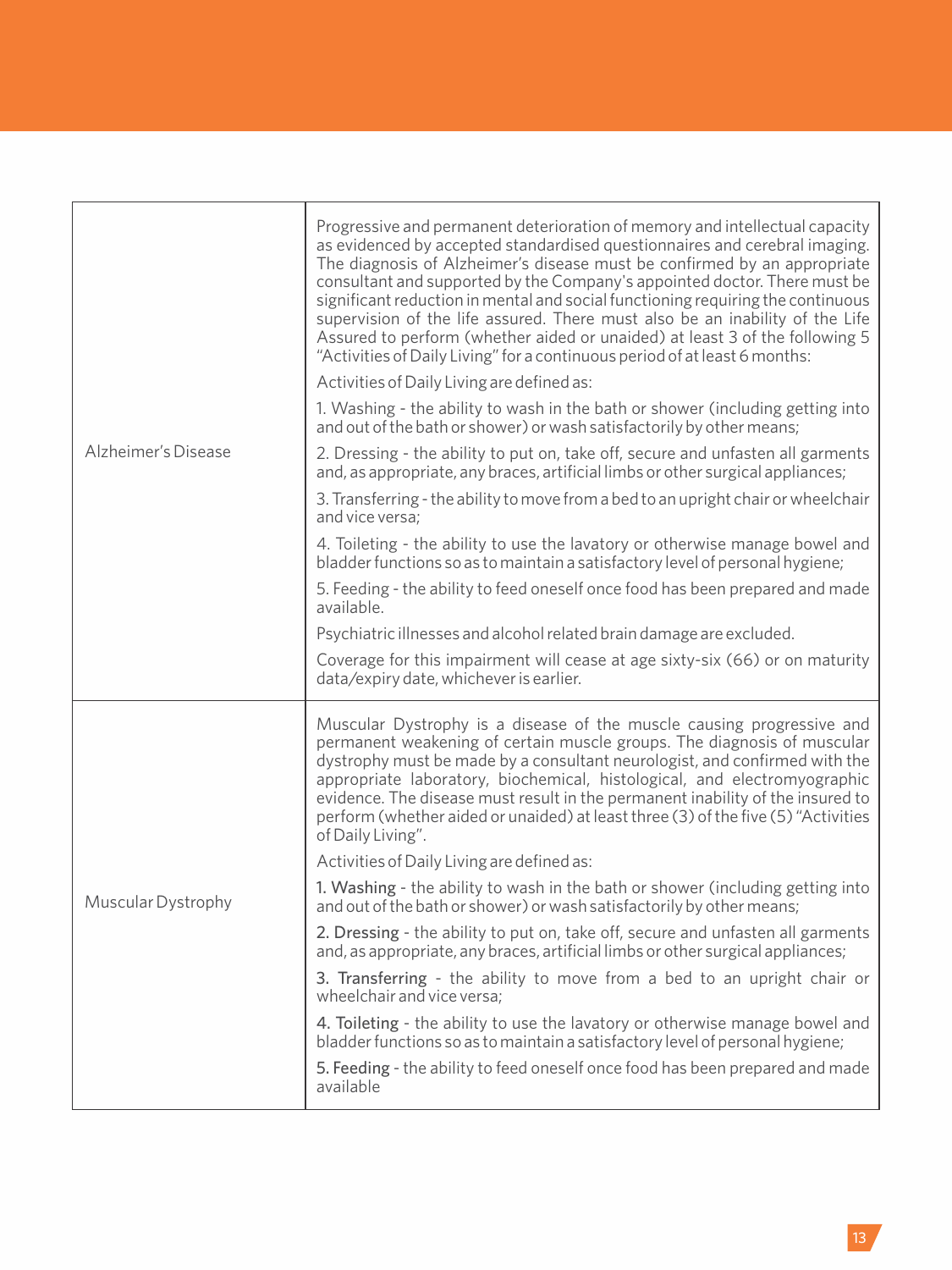| Parkinson's Disease | The unequivocal diagnosis of idiopathic Parkinson's Disease by a consultant<br>neurologist. This diagnosis must be supported by all of the following conditions:<br>1) The disease cannot be controlled with medication: and<br>2) There are objective signs of progressive deterioration; and<br>3) There is an inability of the Life Insured to perform (whether aided or<br>unaided) at least 3 of the following five (5) "Activities of Daily Living" for a<br>continuous period of at least 6 months:<br>Activities of Daily Living are defined as:<br>1. Washing - the ability to wash in the bath or shower (including getting into<br>and out of the bath or shower) or wash satisfactorily by other means;<br>2. Dressing - the ability to put on, take off, secure and unfasten all garments<br>and, as appropriate, any braces, artificial limbs or other surgical appliances;<br>3. Transferring - the ability to move from a bed to an upright chair or<br>wheelchair and vice versa:<br>4. Toileting - the ability to use the lavatory or otherwise manage bowel and<br>bladder functions so as to maintain a satisfactory level of personal hygiene;<br>5. Feeding - the ability to feed oneself once food has been prepared and made<br>available.<br>Coverage for this impairment will cease at age sixty-six (66) or on maturity<br>data/expiry date, whichever is earlier<br>Exclusion-<br>Drug-induced or toxic causes of Parkinsonism are excluded.<br>٠ |
|---------------------|-------------------------------------------------------------------------------------------------------------------------------------------------------------------------------------------------------------------------------------------------------------------------------------------------------------------------------------------------------------------------------------------------------------------------------------------------------------------------------------------------------------------------------------------------------------------------------------------------------------------------------------------------------------------------------------------------------------------------------------------------------------------------------------------------------------------------------------------------------------------------------------------------------------------------------------------------------------------------------------------------------------------------------------------------------------------------------------------------------------------------------------------------------------------------------------------------------------------------------------------------------------------------------------------------------------------------------------------------------------------------------------------------------------------------------------------------------------------------------|
| Parkinson's Disease | The unequivocal diagnosis of idiopathic Parkinson's Disease by a consultant<br>neurologist. This diagnosis must be supported by all of the following conditions:<br>1) The disease cannot be controlled with medication; and<br>2) There are objective signs of progressive deterioration; and<br>3) There is an inability of the Life Insured to perform (whether aided or<br>unaided) at least 3 of the following five (5) "Activities of Daily Living" for a<br>continuous period of at least 6 months:<br>Activities of Daily Living are defined as:<br>1. Washing - the ability to wash in the bath or shower (including getting into<br>and out of the bath or shower) or wash satisfactorily by other means;<br>2. Dressing - the ability to put on, take off, secure and unfasten all garments<br>and, as appropriate, any braces, artificial limbs or other surgical appliances;<br>3. Transferring - the ability to move from a bed to an upright chair or<br>wheelchair and vice versa:<br>4. Toileting - the ability to use the lavatory or otherwise manage bowel and<br>bladder functions so as to maintain a satisfactory level of personal hygiene;<br>5. Feeding - the ability to feed oneself once food has been prepared and made<br>available.<br>Coverage for this impairment will cease at age sixty-six (66) or on maturity<br>data/expiry date, whichever is earlier<br>Exclusion-<br>Drug-induced or toxic causes of Parkinsonism are excluded.      |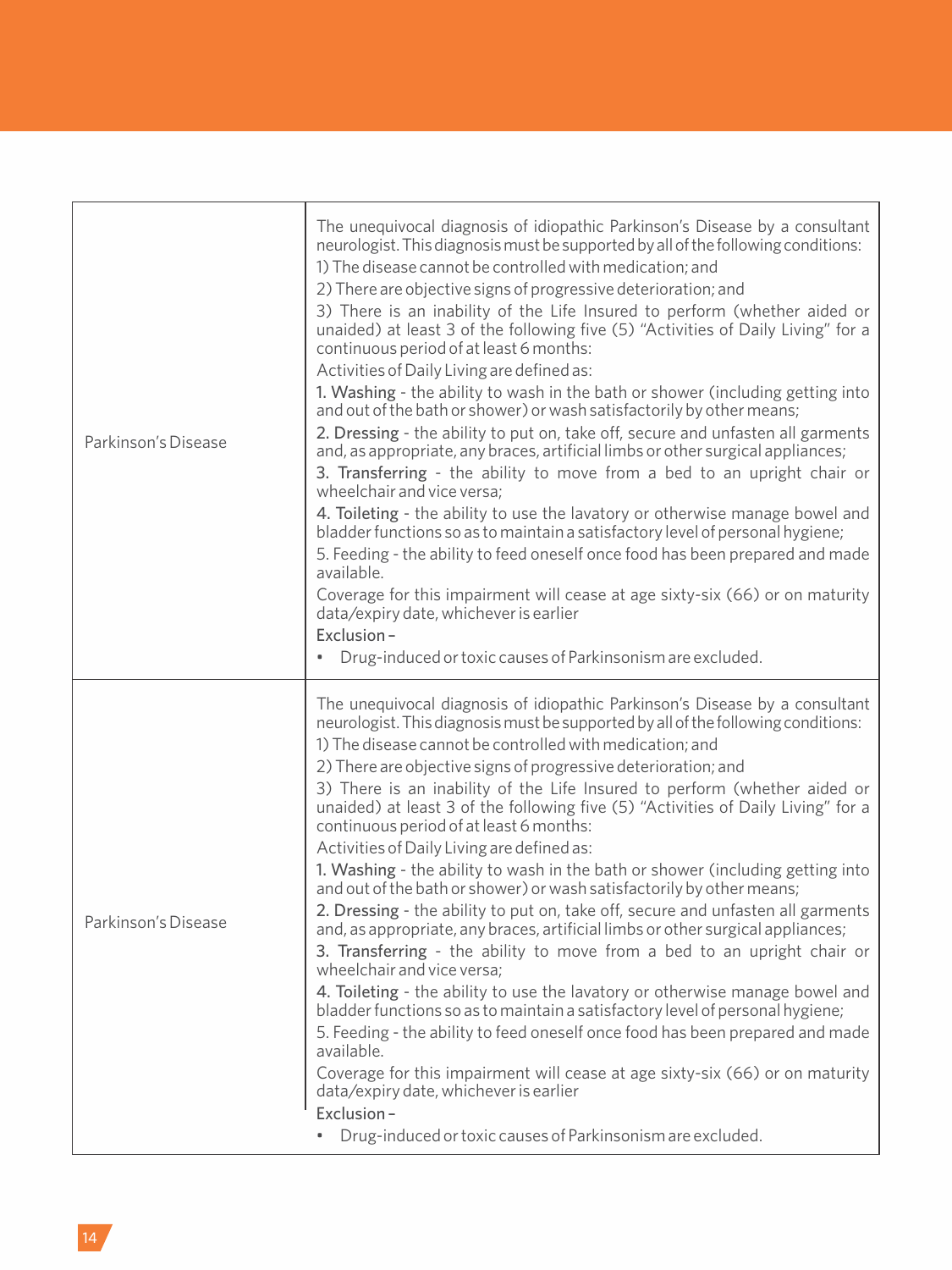| Medullary Cystic Disease          | Medullary Cystic Disease is a disease where the following criteria are met:<br>1. The presence in the kidney of multiple cysts in the renal medulla<br>accompanied by the presence of tubular atrophy and interstitial fibrosis;<br>2. Clinical manifestations of anemia, polyuria and progressive deterioration in<br>kidney function; and<br>3. The diagnosis of medullary cystic disease is confirmed by renal biopsy.<br>Exclusion-<br>• Isolated or benign kidney cysts are specifically excluded                                                    |
|-----------------------------------|-----------------------------------------------------------------------------------------------------------------------------------------------------------------------------------------------------------------------------------------------------------------------------------------------------------------------------------------------------------------------------------------------------------------------------------------------------------------------------------------------------------------------------------------------------------|
| Systematic Lupus<br>Erythematosus | The unequivocal diagnosis by a consultant physician of systemic lupus<br>erythematosus (SLE) with evidence of malar rash, discoid rash,<br>photosensitivity, multi-articular arthritis, and serositis. There must also be<br>hematological and immunological abnormalities consistent with the<br>diagnosis of SLE. There must also be a positive antinuclear antibody test.<br>There must also be evidence of central nervous system or renal impairment<br>with either<br>a) Renal involvement is defined as either persistent proteinuria greater than |
|                                   | 0.5 grams per day or a spot urine showing 3+ or greater proteinuria<br>b) Central nervous system involvement with permanent neurological<br>dysfunction as evidenced with objective motor or sensory neurological<br>abnormal signs on physical examination by a neurologist and present for at<br>least 3 months. Seizures, headaches, cognitive and psychiatric abnormalities<br>are not considered under this definition as evidence of "permanent<br>neurological dysfunction".<br>Exclusion-                                                         |
|                                   | • Discoid lupus and medication induced lupus                                                                                                                                                                                                                                                                                                                                                                                                                                                                                                              |
| Aplastic Anaemia                  | Aplastic Anemia is chronic persistent bone marrow failure. A certified<br>hematologist must make the diagnosis of severe irreversible aplastic anemia.<br>There must be permanent bone marrow failure resulting in bone marrow<br>cellularity of less than 25% and there must be two of the following:                                                                                                                                                                                                                                                    |
|                                   | 1. Absolute neutrophil count of less than 500/mm <sup>3</sup>                                                                                                                                                                                                                                                                                                                                                                                                                                                                                             |
|                                   | 2. Platelets count less than 20,000/mm <sup>3</sup>                                                                                                                                                                                                                                                                                                                                                                                                                                                                                                       |
|                                   | 3. Reticulocyte count of less than 20,000/mm <sup>3</sup>                                                                                                                                                                                                                                                                                                                                                                                                                                                                                                 |
|                                   | The insured must be receiving treatment for more than 3 consecutive months<br>with frequent blood product transfusions, bone marrow stimulating agents, or<br>immunosuppressive agents or the insured has received a bone marrow or cord<br>blood stem cell transplant.                                                                                                                                                                                                                                                                                   |
|                                   | Exclusion-                                                                                                                                                                                                                                                                                                                                                                                                                                                                                                                                                |
|                                   | • Temporary or reversible aplastic anemia                                                                                                                                                                                                                                                                                                                                                                                                                                                                                                                 |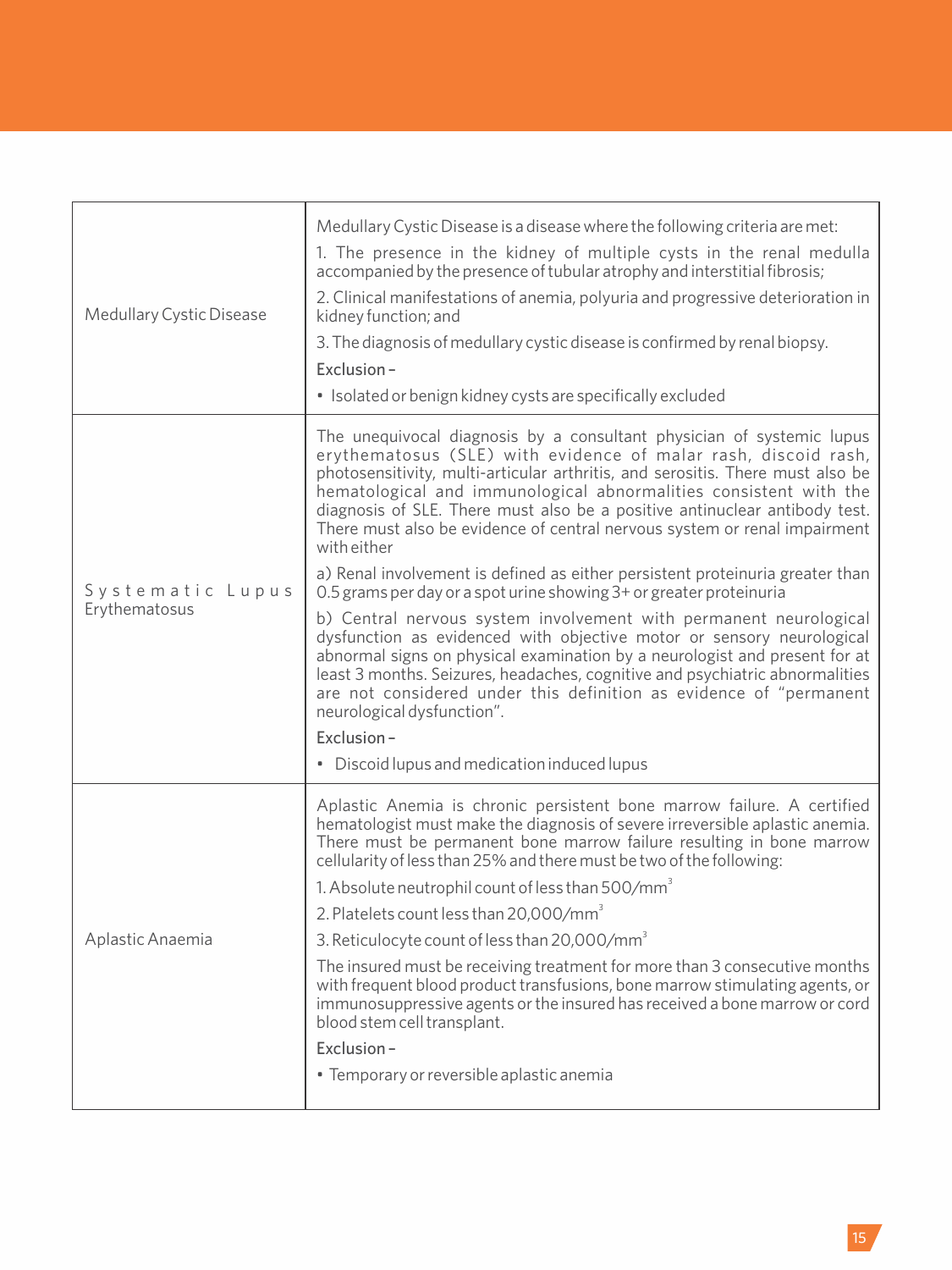| Poliomyelitis                      | The occurrence of Poliomyelitis where the following conditions are met:<br>. Poliovirus is identified as the cause; and<br>. Paralysis of the limb muscles or respiratory muscles must be present and<br>persist for at least 3 months as confirmed by a consultant neurologist.<br>Exclusion-<br>• Other causes of paralysis such as Guillain-Barre syndrome                                                                                   |
|------------------------------------|-------------------------------------------------------------------------------------------------------------------------------------------------------------------------------------------------------------------------------------------------------------------------------------------------------------------------------------------------------------------------------------------------------------------------------------------------|
| <b>Bacterial Meningitis</b>        | Bacterial meningitis is a bacterial infection of the meninges of the brain<br>causing brain dysfunction. There must be an unequivocal diagnosis by a<br>consultant physician of bacterial meningitis that must be proven on analysis of<br>the cerebrospinal fluid. There must also be permanent objective neurological<br>deficit that is present on physical examination at least 3 months after the<br>diagnosis of the meningitis infection |
| <b>Bacterial Meningitis</b>        | Severe inflammation of the brain substance (cerebral hemisphere, brainstem<br>or cerebellum) caused by viral infection and resulting in permanent<br>neurological deficit. This diagnosis must be certified by a consultant<br>neurologist and the permanent neurological deficit must be documented for<br>at least 6 weeks.                                                                                                                   |
| Progressive Supra Nuclear<br>Palsy | Progressive supranuclear palsy occurring independently of all other causes<br>and resulting in permanent neurological deficit, which is directly responsible<br>for a permanent inability to perform at least two (2) of the Activities of Daily<br>Living. The diagnosis of the Progressive Supranuclear Palsy must be confirmed<br>by a registered Medical Practitioner who is a neurologist                                                  |
| Severe Rheumatoid Arthritis        | The unequivocal diagnosis of Rheumatoid Arthritis must be made by a<br>certified medical consultant based on clinically accepted criteria. There must<br>be imaging evidence of erosions with widespread joint destruction in three or<br>more of the following joint areas: hands, wrists, elbows, knees, hips, ankle,<br>cervical spine or feet. There must also be typical rheumatoid joint deformities.                                     |
|                                    | There must be history of treatment or current treatment with disease-<br>modifying anti-rheumatic drugs, or DMARDs. Non-steroidal anti-<br>inflammatory drugs such as acetylsalicylic acid are not considered a DMARD<br>drug under this definition.<br>Exclusion-                                                                                                                                                                              |
|                                    | • Degenerative osteoarthritis and all other forms of arthritis                                                                                                                                                                                                                                                                                                                                                                                  |
| Creutzfeldt-Jakob Disease          | Creutzfeldt-Jacob disease is an incurable brain infection that causes rapidly<br>progressive deterioration of mental function and movement. A neurologist<br>must make a definite diagnosis of Creutzfeldt-Jacob disease based on clinical<br>assessment, EEG and imaging. There must be objective neurological<br>abnormalities on exam along with severe progressive dementia                                                                 |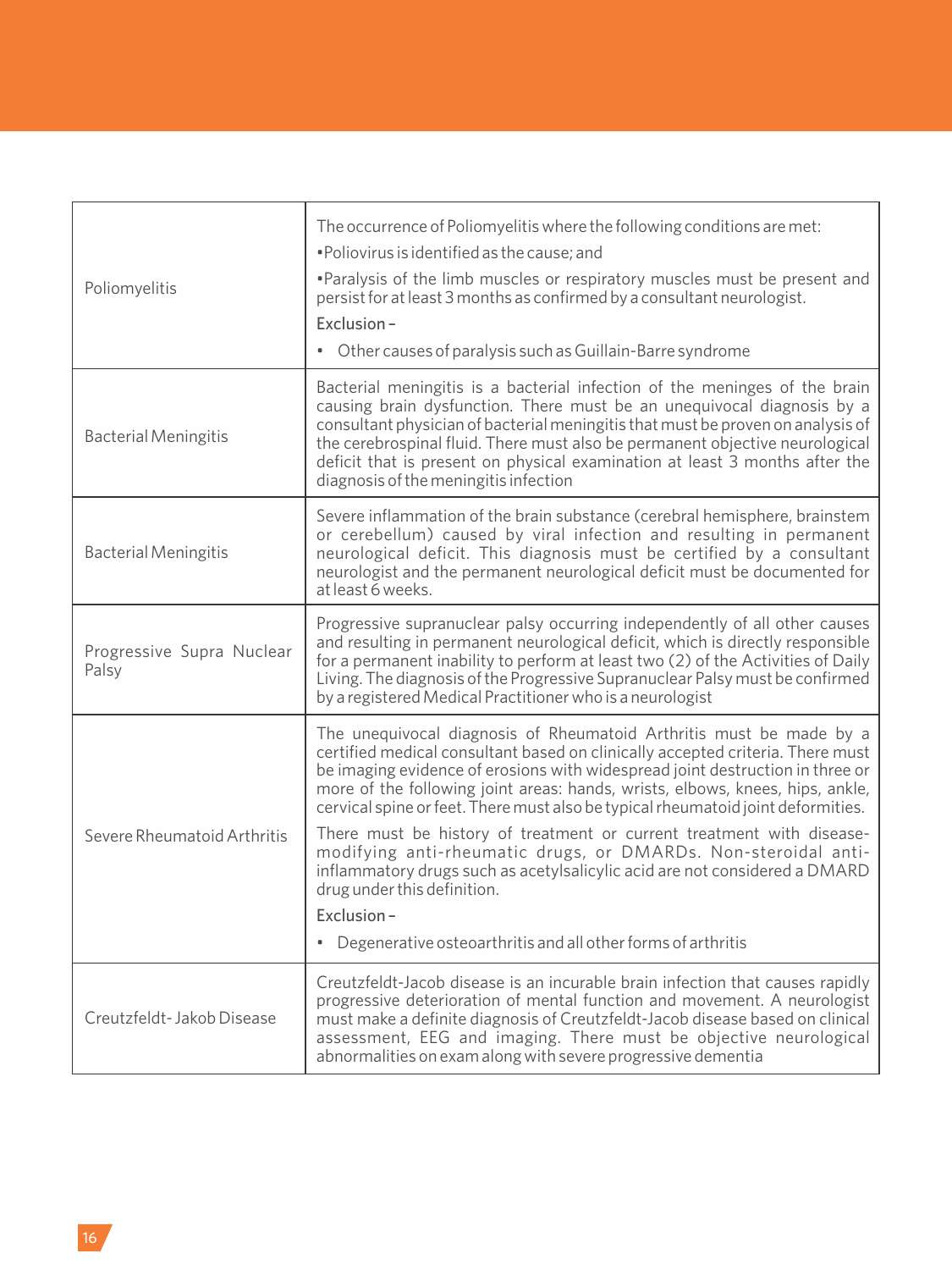| <b>Fulminant Viral Hepatitis</b> | A submassive to massive necrosis of the liver by any virus, leading precipitously<br>to liver failure. This diagnosis must be supported by all of the following:<br>rapid decreasing of liver size;<br>necrosis involving entire lobules, leaving only a collapsed reticular<br>framework;<br>rapid deterioration of liver function tests;<br>• deepening jaundice; and<br>hepatic encephalopathy.<br>Acute Hepatitis infection or carrier status alone, does not meet the diagnostic<br>criteria |
|----------------------------------|---------------------------------------------------------------------------------------------------------------------------------------------------------------------------------------------------------------------------------------------------------------------------------------------------------------------------------------------------------------------------------------------------------------------------------------------------------------------------------------------------|
| Pneumonectomy                    | The undergoing of surgery on the advice of a consultant medical specialist to<br>remove an entire lung for any physical injury or disease                                                                                                                                                                                                                                                                                                                                                         |

# **17. What are the conditions in which the benefits of this policy will not be paid?** Exclusion under the policy:

In addition to the condition specific exclusion mentioned in the definitions, we will not pay any claim arising directly or indirectly due to any of the

following causes:

1. Pre-Existing disease:

Pre-Existing disease means any condition, ailment, injury or disease:

- a. That is/are diagnosed by a physician within 48 months prior to the effective date of the policy issued by the insurer or
- b. For which medical advice or treatment was recommended by, or received from, a physician within 48 months prior to the effective date of the policy or its reinstatement
- c. A condition for which any symptoms and or signs if presented and have resulted within three months of the issuance of the policy in a diagnostic illness or medical condition.

After completion of 48 months from date of issuance or reinstatement, as the case may be, pre-existing disease exclusion clause will not be applicable.

- 2. Intentional self-inflicted injury, attempted suicide while sane or insane.
- 3. Alcohol or Solvent abuse or taking of Drugs, narcotics or psychotropic substances unless taken in accordance with the lawful directions and prescription of a registered medical practitioner.
- 4. War, invasion, act of foreign enemy, hostilities (whether war be declared or not), armed or unarmed truce, civil war, mutiny, rebellion, revolution, insurrection, military or usurped power, civil commotion, strikes.
- 5. Taking part in any naval, military or air force operation during peace time.
- 6. Participation by the insured person in any flying activity, except as a bona fide, fare-paying passenger, pilot, air crew of a recognized airline on regular routes and on a scheduled timetable
- 7. Participation by the insured person in a criminal or unlawful act with a criminal intent.
- 8. Engaging in or taking part in professional sport(s) or any hazardous pursuits, including but not limited to, diving or riding or any kind of race; underwater activities involving the use of breathing apparatus or not; martial arts; hunting; mountaineering; parachuting; bungee-jumping.
- 9. Any external congenital anomaly. Congenital Anomaly which is in the visible and accessible parts of the body and present since birth, and which is abnormal with reference to form, structure or position is called External Congenital Anomaly
- 10. Nuclear Contamination: the radioactive, explosive or hazardous nature of nuclear fuel materials or property contaminated by nuclear fuel materials oraccidentarisingfromsuchnature
- 11. Disease specific exclusions as mentioned in the Important Definition

# **18. Nomination**

Allowed as per the provisions of Section 39 of the Insurance Act, 1938 as amended from time to time. For more details on the nomination, please refer to our website www.indiafirstlife.com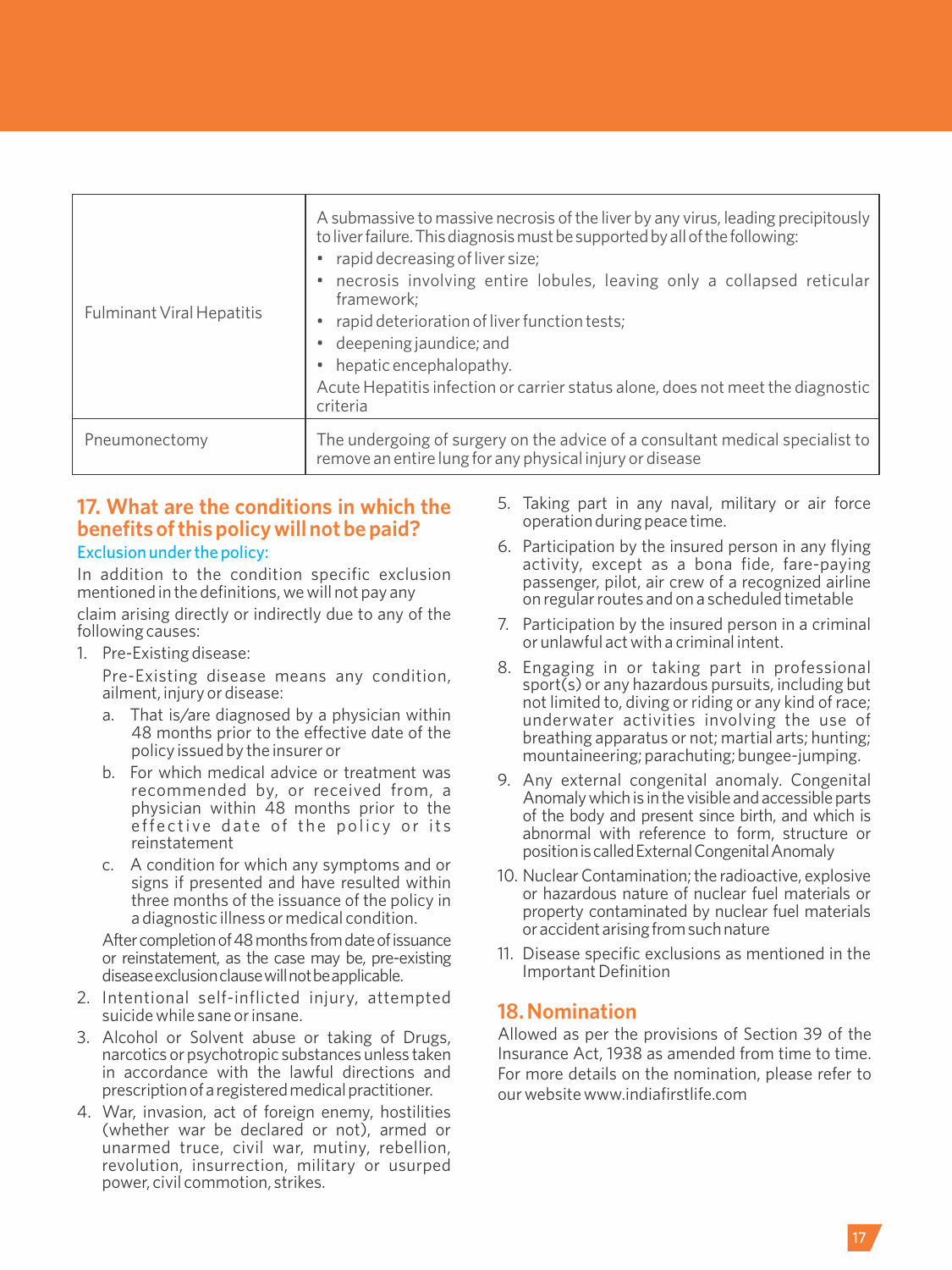#### **19. Assignment**

Allowed as per the provisions of Section 38 of the Insurance Act, 1938 as amended from time to time. For more details on the assignment, please refer to our website www.indiafirstlife.com

#### **20. Prohibition of Rebate**

As per provisions of Section 41 of the Insurance Act, 1938 as amended from time to time. No person shall allow or offer to allow, either directly or indirectly, as an inducement to any person to take or renew or continue an insurance in respect of any kind of risk relating to lives or property in India, any rebate of the whole or part of the commission payable or any rebate of the premium shown on the policy, nor shall any person taking out or renewing or continuing a policy accept any rebate, except such rebate as may be allowed in accordance with the published prospectus or tables of the insurer. Provided that acceptance by an insurance agent of commission in connection with a policy of life insurance taken out by himself on his own life shall not be deemed to be acceptance of a rebate of premium within the meaning of this sub-section if at the time of such acceptance the insurance agent satisfies the prescribed conditions establishing that he is a bonafide insurance agent employed by the insurer. Any person making default in complying with the provisions of this section shall be liable for a penalty which may extend to ten lakh rupees. For more details please refer to our website www.indiafirstlife.com

# **21.Whathappens incaseof submissionof informationwhichisfalseorincorrect?**

Fraud/ Misstatement would be dealt with in accordance with provisions of Section 45 of the Insurance Act 1938, as amended from time to time.

#### **Section 45 of the Insurance Act 1938, as amended from time to time states**

- 1) No policy of life insurance shall be called in question on any ground whatsoever after the expiry of three years from the date of the policy, i.e., from the date of issuance of the policy or the date of commencement of risk or the date of revival of the policy or the date of the rider to the policy, whichever is later.
- 2) A policy of life insurance may be called in question at any time within three years from the date of issuance of the policy or the date of commencement of risk or the date of revival of the policy or the date of the rider to the policy, whichever is later, on the ground of fraud: Provided that the insurer shall have to communicate in writing to the insured or the legal

representatives or nominees or assignees of the insured the grounds and materials on which such decisionisbased.

- 3) Notwithstanding anything contained in sub-section (2), no insurer shall repudiate a life insurance policy on the ground of fraud if the insured can prove that the mis-statement of or suppression of a material fact was true to the best of his knowledge and belief or that there was no deliberate intention to suppress the fact or that such mis-statement of or suppression of a material fact are within the knowledge of the insurer: Provided that in case of fraud, the onus of disproving lies upon the beneficiaries,incasethepolicyholderisnotalive.
- 4) A policy of life insurance may be called in question at any time within three years from the date of issuance of the policy or the date of commencement of risk or the date of revival of the policy or the date of the rider to the policy, whichever is later, on the ground that any statement of or suppression of a fact material to the expectancy of the life of the insured was incorrectly made in the proposal or other document onthebasisofwhichthepolicywasissuedorrevived or rider issued: Provided that the insurer shall have to communicate in writing to the insured or the legal representatives or nominees or assignees of the insured the grounds and materials on which such decision to repudiate the policy of life insurance is based: Provided further that in case of repudiation of the policy on the ground of misstatement or suppression of a material fact, and not on the ground of fraud, the premiums collected on the policy till the date of repudiation shall be paid to the insured or the legal representatives or nominees or assignees of the insured within a period of ninety days from the dateofsuchrepudiation.
- 5) Nothing in this section shall prevent the insurer from calling for proof of age at any time if he is entitled to do so, and no policy shall be deemed to be called in question merely because the terms of the policy are adjusted on subsequent proof that the age of the Life Insuredwasincorrectlystatedintheproposal.

#### **22. About IndiaFirst Life Insurance**

We've had Bank of Baroda, Andhra Bank (now, Union Bank of India) and Legal & General as our founding partners. After journeying with us through our years of growth, Legal & General sold its stake in Feb 2019 to Carmel Point Investments India Private Limited, a body corporate incorporated underthe laws of Mauritius and owned by private equity funds managed by Warburg Pincus LLC. Our shareholding pattern of the company now stands at: Bank of Baroda – 44.00%, Union Bank of India – 30.00%, and Carmel Point Investments India Private Limited – 26.00%.